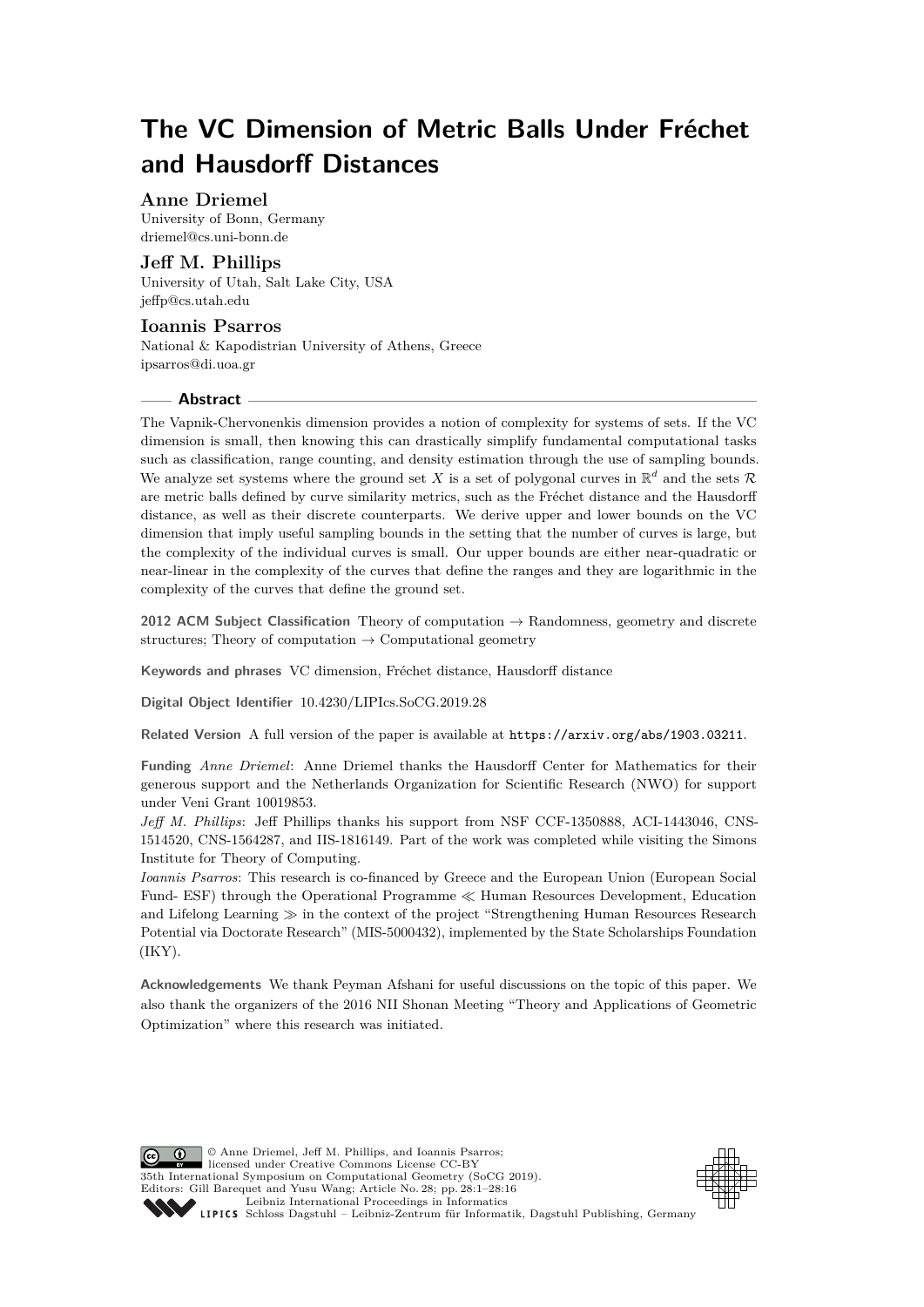## **28:2 The VC Dimension of Metric Balls Under Fréchet and Hausdorff Distances**

# **1 Introduction**

A *range space*  $(X, \mathcal{R})$  (also called *set system*) is defined by a ground set X and a set of ranges R, where each  $r \in \mathcal{R}$  is a subset of X. A data structure for range searching answers queries for the subset of the input data that lies inside the query range. In range counting, we are interested only in the size of this subset. In our setting, a range is a metric ball defined by a curve and a radius. The ball contains all curves that lie within this radius from the center under a specific distance function (e.g., Fréchet or Hausdorff distance).

A crucial descriptor of any range space is its VC-dimension [\[33,](#page-15-1) [31,](#page-15-2) [30\]](#page-15-3) and related shattering dimension, which we define formally below. These notions quantify how complex a range space is, and have played fundamental roles in machine learning [\[34,](#page-15-4) [6\]](#page-14-0), data structures [\[12\]](#page-14-1), and geometry [\[24,](#page-15-5) [10\]](#page-14-2). For instance, specific bounds on these complexity parameters are critical for tasks as diverse as neural networks [\[6,](#page-14-0) [27\]](#page-15-6), art-gallery problems [\[32,](#page-15-7) [21,](#page-14-3) [28\]](#page-15-8), and kernel density estimation [\[26\]](#page-15-9). The Fréchet distance is a popular distance measure for curves. The Fréchet distance is very similar to the Hausdorff distance for sets, which is defined as the minimal maximum distance of a pair of points, one from each set, under all possible mappings between the two sets. The difference between the two distance measures is that the Fréchet distance requires the mapping to adhere to the ordering of the points along the curve. Both distance measures allow flexible associations between parts of the input elements which sets them apart from classical  $\ell_p$  distances and makes them so suitable for trajectory data under varying speeds. In particular, the last five years have seen a surge of interest into data structures for trajectory processing under the Fréchet distance, manifested in a series of publications [\[14,](#page-14-4) [23,](#page-15-10) [15,](#page-14-5) [2,](#page-13-0) [35,](#page-15-11) [8,](#page-14-6) [19,](#page-14-7) [11,](#page-14-8) [18,](#page-14-9) [7,](#page-14-10) [20\]](#page-14-11).

Our contribution in this paper is a comprehensive analysis of the Vapnik-Chervonenkis dimension of the corresponding range spaces. The resulting VC dimension bounds, while being interesting in their own right, have a plethora of applications through the implied sampling bounds. We detail a range of implications of our bounds in Section [10.](#page-12-0)

# **2 Definitions**

In this section, we formally define the distances between curves as well as VC-dimension and range spaces, so we can state our main results. This basic set up will be enough to prove the main results for discrete distance. Then in Section [6](#page-6-0) we provide more advanced geometric definitions and properties about VC dimension with our proofs for the continuous distances.

## **2.1 Distance measures**

In the following, we define the Hausdorff distance, the discrete and the continuous Fréchet distance, and the Weak Fréchet distance. We denote by  $\|\cdot\|$  the Euclidean norm  $\|\cdot\|_2$ .

I **Definition 1** (Directed Hausdorff distance.)**.** *Let X, Y be two subsets of some metric space* (*M,* d)*. The directed Hausdorff distance from X to Y is:*

$$
d_{\overrightarrow{H}}(X,Y) = \sup_{u \in X} \inf_{v \in Y} d(u,v).
$$

 $\blacktriangleright$  **Definition 2** (Hausdorff distance.). Let *X*, *Y* be two subsets of some metric space  $(M, d)$ . *The Hausdorff distance between X and Y is:*

$$
d_H(X, Y) = \max\{d_{\overrightarrow{H}}(X, Y), d_{\overrightarrow{H}}(Y, X)\}.
$$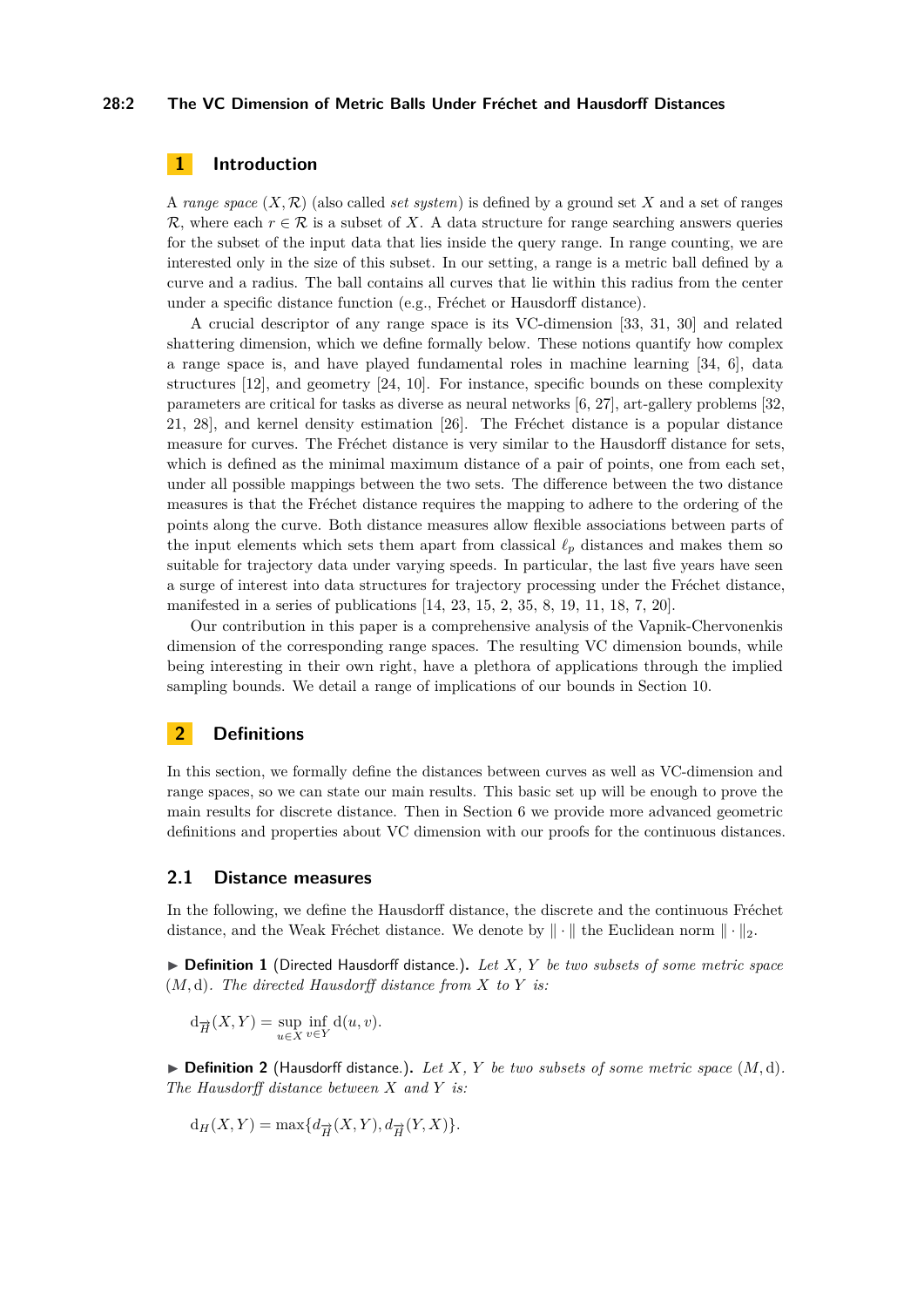$\triangleright$  **Definition 3.** *Given polygonal curves V and U with vertices*  $v_1, \ldots, v_{m_1}$  *and*  $u_1, \ldots, u_m$ *respectively, a traversal*  $T = (i_1, j_1), \ldots, (i_t, j_t)$  *is a sequence of pairs of indices referring to a pairing of vertices from the two curves such that:*

**1.**  $i_1, j_1 = 1, i_t = m_1, j_t = m_2.$ 

**2.** ∀( $i_k, j_k$ ) ∈ *T* :  $i_{k+1} - i_k$  ∈ {0, 1} *and*  $j_{k+1} - j_k$  ∈ {0, 1}*.* 

**3.** ∀( $i_k, j_k$ ) ∈ *T* : ( $i_{k+1} - i_k$ ) + ( $j_{k+1} - j_k$ ) ≥ 1*.* 

I **Definition 4** (Discrete Fréchet distance)**.** *Given polygonal curves V and U with vertices*  $v_1, \ldots, v_{m_1}$  and  $u_1, \ldots, u_{m_2}$  respectively, we define the Discrete Fréchet Distance between V *and U as the following function:*

 $d_{dF}(V, U) = \min_{T \in \mathcal{T}} \max_{(i_k, j_k) \in T} ||v_{i_k} - u_{j_k}||,$ 

where  $\mathcal T$  *denotes the set of all possible traversals for*  $V$  *and*  $U$ *.* 

Any polygonal curve *V* with vertices  $v_1, \ldots, v_{m_1}$  and edges  $\overline{v_1v_2}, \ldots, \overline{v_{m_1-1}v_{m_1}}$  has a uniform parametrization that allows us to view it as a parametrized curve  $v: [0,1] \mapsto \mathbb{R}^2$ .

▶ **Definition 5** (Fréchet distance). *Given two parametrized curves*  $u, v$  :  $[0, 1] \mapsto \mathbb{R}^2$ , their *Weak Fréchet distance is defined as follows:*

$$
d_F(u, v) = \min_{\substack{f:[0,1]\mapsto[0,1] \\ g:[0,1]\mapsto[0,1]}} \max_{\alpha\in[0,1]} \|v(f(\alpha)) - u(g(\alpha))\|,
$$

*where f* ranges over all continuous and monotone bijections with  $f(0) = 0$  and  $f(1) = 1$ . The *Weak Fréchet distance dwF is defined as above, except that f and g range over all continuous functions (not exclusively bijections) with*  $f(0) = 0$  *and*  $f(1) = 1$  *and*  $g(0) = 0$  *and*  $g(1) = 1$ *.* 

## **2.2 Range spaces**

Each range space can be defined as a pair of sets  $(X, \mathcal{R})$ , where X is the *ground set* and  $\mathcal{R}$ is the *range set*. Let  $(X, \mathcal{R})$  be a range space. For  $Y \subseteq X$ , we denote:

 $\mathcal{R}_{|Y} = \{R \cap Y \mid R \in \mathcal{R}\}.$ 

If  $\mathcal{R}_{|Y}$  contains all subsets of *Y*, then *Y* is *shattered* by  $\mathcal{R}$ .

I **Definition 6** (Vapnik-Chernovenkis dimension)**.** *The Vapnik-Chernovenkis dimension [\[30,](#page-15-3) [31,](#page-15-2) [33\]](#page-15-1) (VC dimension) of* (*X,* R) *is the maximum cardinality of a shattered subset of X.*

 $\triangleright$  **Definition 7** (Shattering dimension). The shattering dimension of  $(X, \mathcal{R})$  is the smallest  $\delta$ *such that, for all m,*

$$
\max_{\substack{B \subset X \\ |B| = m}} |\mathcal{R}_{|B}| = O(m^{\delta}).
$$

It is well-known [\[6,](#page-14-0) [24\]](#page-15-5) that for a range space  $(X, \mathcal{R})$  with VC-dimension  $\nu$  and shattering dimension  $\delta$  that  $\nu \le O(\delta \log \delta)$  and  $\delta = O(\nu)$ . So bounding the shattering dimension and bounding the VC-dimension are asymptotically equivalent within a log factor.

▶ **Definition 8** (Dual range space). *Given a range space*  $(X, \mathcal{R})$ *, for any*  $p \in X$ *, we define* 

$$
\mathcal{R}_p = \{ R \mid R \in \mathcal{R}, p \in R \}.
$$

*The dual range space of*  $(X, \mathcal{R})$  *is the range space*  $(\mathcal{R}, {\mathcal{R}_p \mid p \in X})$ *.*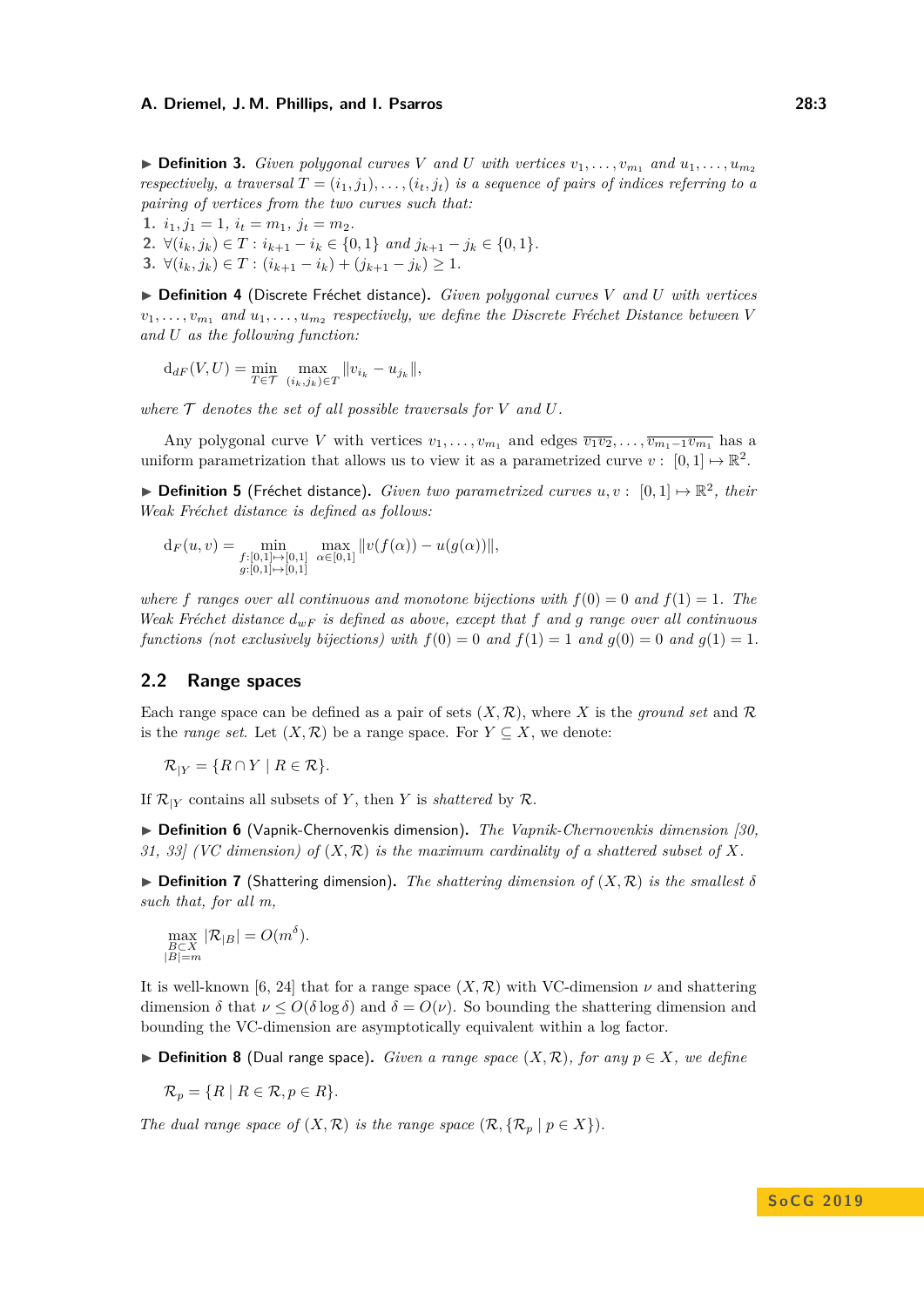#### **28:4 The VC Dimension of Metric Balls Under Fréchet and Hausdorff Distances**

It is a well-known fact that if a range space has VC dimension  $\nu$ , then the dual range space has VC dimension  $\leq 2^{\nu+1}$  (see e.g. [\[24\]](#page-15-5)).

Many ways are known to bound the VC dimension of geometric range spaces. For instance when the ground set is  $\mathbb{R}^d$  and the ranges are defined by inclusion in halfspaces, then the range space and its dual range space are isomorphic and both have VC-dimension and shattering dimension *d*. When the ranges are defined by inclusion in balls, then the VC-dimension and shattering dimension is  $d+1$ , and the dual range spaces have bounds of *d* [\[24\]](#page-15-5). It is also for instance known [\[9\]](#page-14-12) that the composition ranges formed as the *k*-fold union or intersection of ranges from a range space with bounded VC-dimension  $\nu$  induces a range space with VC-dimension  $O(\nu k \log k)$ , and this was recently shown that this is tight for even some simple range spaces such as those defined by halfspaces [\[13\]](#page-14-13). More such results are deferred to Section [6.](#page-6-0)

## **2.3 Range spaces induced by distance measures**

Let (*M,* d) be a pseudometric space. We define the *ball* of radius *r* and center *p*, under the distance measure d, as the following set:

$$
b_{d}(p,r) = \{x \in M \mid d(x,p) \le r\},\
$$

where  $p \in M$ . The doubling dimension of a metric space  $(M, d)$ , denoted as ddim $(M, d)$ , is the smallest integer *t* such that any ball can be covered by at most 2 *<sup>t</sup>* balls of half the radius.

In this paper, we study the VC dimension of range spaces  $(X, \mathcal{R})$  induced by pseudometric spaces<sup>[1](#page-3-0)</sup>  $(M, d)$  by setting  $X = M$  and

$$
\mathcal{R} = \{b_d(p,r) \mid r \in \mathbb{R}, r > 0, p \in M\}.
$$

It is a reasonable question to ask whether the doubling dimension of a metric space influences the VC dimension of the induced range space. In general, a bounded doubling dimension does not imply a bounded VC dimension of the induced range space and vice versa. Recently, Huang et al. [\[25\]](#page-15-12) showed that if we allow a small  $(1 + \varepsilon)$ -distortion of the distance function d, the shattering dimension can be upper bounded by  $O(\varepsilon^{-O(\text{ddim}(M,\text{d})))})$ . It is conceivable that the doubling dimension of the metric space of the Discrete Fréchet distance and Hausdorff distance is bounded, as long as the underlying metric has bounded doubling dimension. However, for the continuous Fréchet distance, the doubling dimension is known to be unbounded [\[16\]](#page-14-14). Moreover, we will see that much better bounds can be obtained by a careful study of the specific distance measure.

Specifically, we study an *unbalanced* version of the above range space, in that we distinguish between the complexity of objects of the ground set and the complexity of objects defining the ranges. To this end, we define, for any integers *d* and *m*,  $\mathbb{X}_m^d := (\mathbb{R}^d)^m$  and we treat the elements of this set as ordered sets of points in  $\mathbb{R}^d$  of size *m*. Formally, we study range spaces with ground set  $\mathbb{X}_m^d$  and range set defined as

$$
\mathcal{R}_{d,k} = \left\{ b_d(p,r) \cap \mathbb{X}_m^d \mid r \in \mathbb{R}, r > 0, p \in \mathbb{X}_k^d \right\}
$$

under different variants of the Fréchet and the Hausdorff distance. We emphasize that the range space consists of ranges of all radii.

<span id="page-3-0"></span><sup>1</sup> While we may use the term *metric* or *pseudometric* to define the range, our methods do not assume any metric properties of the inducing distance measure.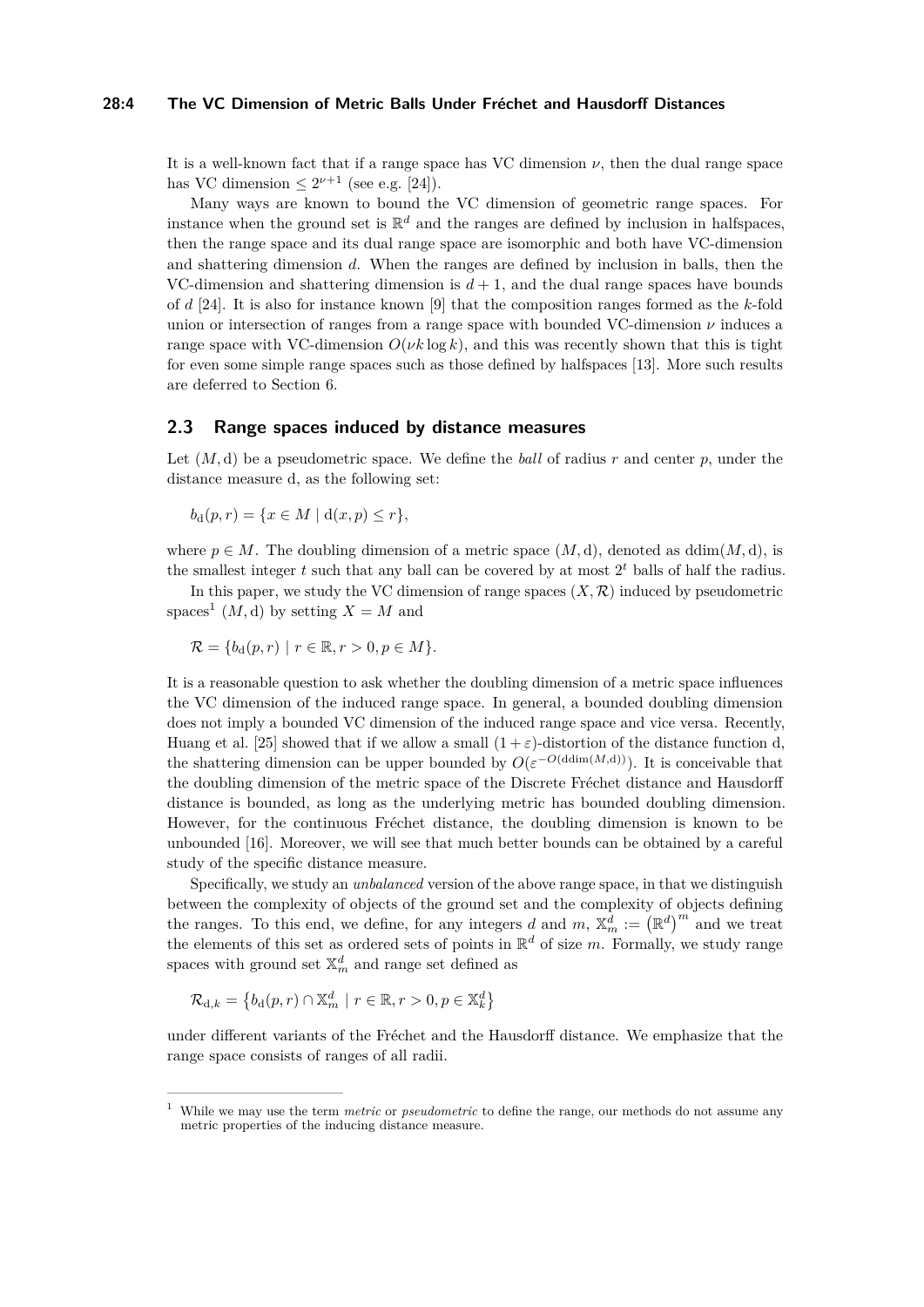# **3 Our Results**

Table [1](#page-4-0) shows an overview of our bounds. For metric balls defined on point sets (resp. point sequences) in  $\mathbb{R}^d$  we show that the VC dimension is at most near-linear in  $dk$ , the complexity of the ball centers that define the ranges, and at most logarithmic in *dm*, the complexity of point sets of the ground set. Our lower bounds show that these bounds are almost tight in all parameters *k*, *d*, and *m*. For the Fréchet distance, where the ground set *X* are continuous polygonal curves in  $\mathbb{R}^d$  we show an upper bound that is quadratic in *k*, quadratic in *d*, and logarithmic in *m*. The same bounds in *k* and *m* hold for the Hausdorff distance, where the ground set are sets of line segments in  $\mathbb{R}^2$ . We obtain slightly better bounds in *k* for the Weak Fréchet distance. Our lower bounds extend to the continuous case, but are only tight in the dependence on  $m$  – the complexity of the ground set.

<span id="page-4-0"></span>**Table 1** Our bounds on the VC dimension of range spaces of the form  $(\mathbb{X}_m^d, \mathcal{R}_{d,k})$ , for d being the distance measures in the table. In the first column we distinguish between  $\mathbb{X}_m^d$  consisting of discrete point sequences vs.  $\mathbb{X}_m^d$  consisting of *continuous* polygonal curves. The lower bounds hold for all distance measures in this table.

| discrete   | Hausdorff    | $O(dk \log(dkm))$ (Theorems 9,10)       | $\Omega(\max(dk \log k, \log dm))$<br>$(d \geq 4,$ Theorem 23)<br>$\Omega(\max(k, \log m))$<br>$(d \geq 2,$ Theorem 22) |
|------------|--------------|-----------------------------------------|-------------------------------------------------------------------------------------------------------------------------|
|            | Fréchet      |                                         |                                                                                                                         |
| continuous | weak Fréchet | $O(d^2k \log(dkm))$ (Theorem 16)        |                                                                                                                         |
|            | Fréchet      | $O(d^2k^2 \log(dkm))$ (Theorem 18)      |                                                                                                                         |
|            | Hausdorff    | $O(k^2 \log(km))$ $(d = 2,$ Theorem 21) |                                                                                                                         |

While the VC dimension bounds for the discrete Hausdorff and Fréchet metric balls may seem like an easy implication of composition theorems for VC dimension [\[9,](#page-14-12) [13\]](#page-14-13), we still find three things about these results remarkable:

- **1.** First, for Fréchet variants, there are  $\Theta(2^k 2^m)$  valid alignment paths in the free space diagram. And one may expect that these may materialize in the size of the composition theorem. Yet by a simple analysis of the shattering dimension, we show that they do not.
- **2.** Second, the VC dimension only has logarithmic dependence on the size *m* of the curves in the ground set, rather than a polynomial dependence one would hope to obtain by simple application of composition theorems. This difference has important implications in analyzing real data sets where we can query with simple curves (small  $k$ ), but may not have a small bound on the size of the curves in the data set (large *m*).
- **3.** Third, for the continuous variants, the range spaces can indeed be decomposed into problems with ground sets defined on line segments. However, we do not know of a general *d*-dimensional bound on the VC-dimension of range space with a ground set of segments, and ranges defined by segments within a radius *r* of another segment. We are able to circumvent this challenge with circuit-based methods to bound the VC-dimension and careful predicate design for the Fréchet distance, but for Hausdorff distance are only able to prove a bound in  $\mathbb{R}^2$ .

# **4 Our Approach**

Our methods use the fact that both the Fréchet distance and the Hausdorff distance are determined by one of a discrete set of events, where each event involves a constant number of simple geometric objects. For example, it is well known that the Hausdorff distance between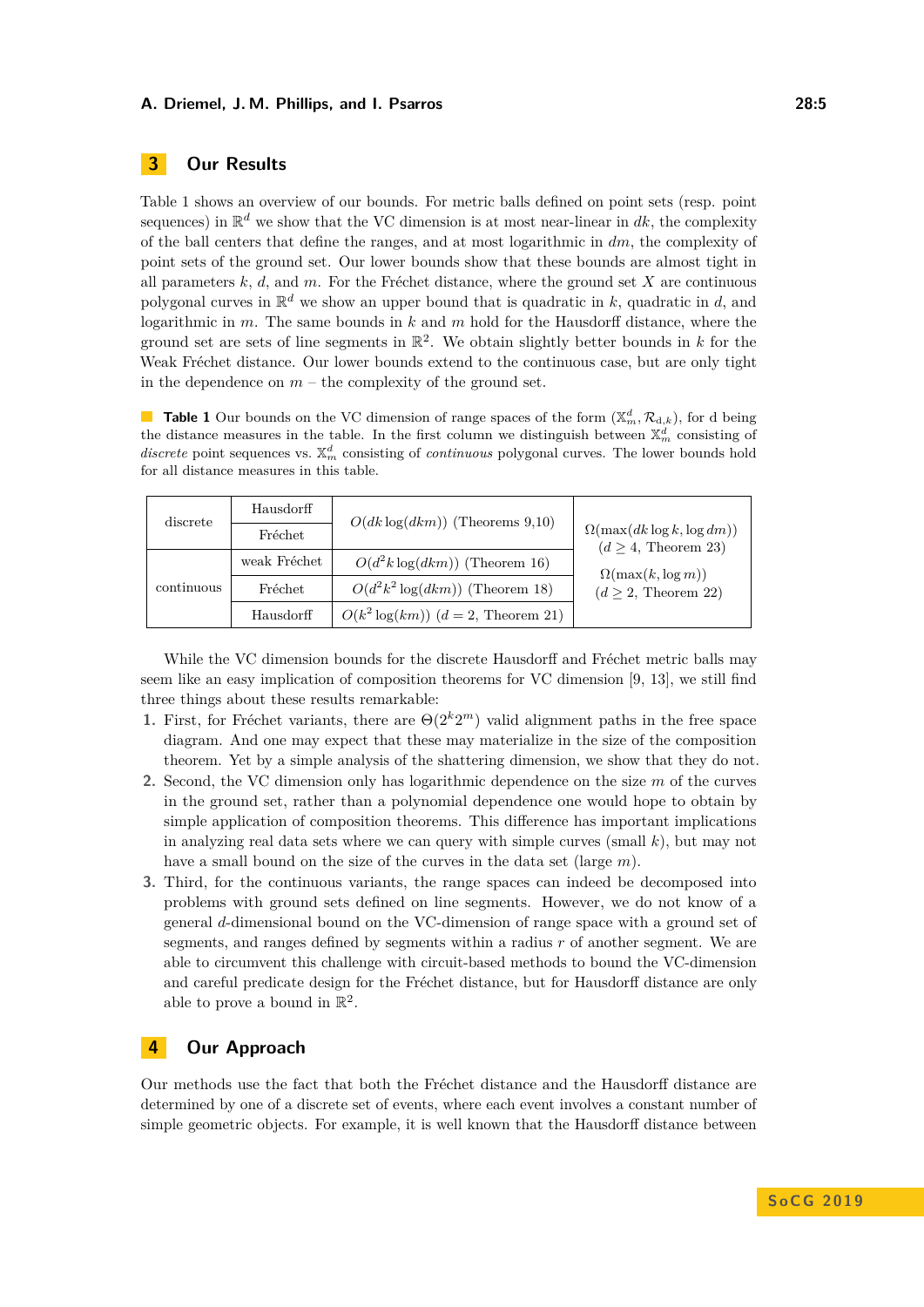## **28:6 The VC Dimension of Metric Balls Under Fréchet and Hausdorff Distances**

two discrete sets of points is equal to the distance between two points from the two sets. The corresponding event happens as we consider a value  $\delta > 0$  increasing from 0 and we record which points of one set are contained in which balls of radius  $\delta$  centered at points from the other set. The same phenomenon is true for the discrete Fréchet distance between two point sequences. In particular, the so-called free-space matrix which can be used to decide whether the discrete Fréchet distance is smaller than a given value *δ* encodes exactly the information about which pairs of points have distance at most *δ*. The basic phenomenon remains true for the continuous versions of the two distance measures if we extend the set of simple geometric objects to include line segments and if we also consider triple intersections. Each type of event can be translated into a range space of which we can analyze the VC dimension. Together, the product of the range spaces encodes the information, which curves lie inside which metric balls, in the form of a set system. This representation allows us to prove bounds on the VC dimension of metric balls under these distance measures.

# **5 Basic Idea: Discrete Fréchet and Hausdorff**

In this section we prove our upper bounds in the discrete setting. Let  $\mathbb{X}_m^d = (\mathbb{R}^d)^m$ ; we treat the elements of this set as ordered sets of points in  $\mathbb{R}^d$  of size *m*. The range spaces that we consider in this section are defined over the ground set  $\mathbb{X}_m^d$  and the range set of balls under either the Hausdorff or the Discrete Fréchet distance. The proofs in the proceeding sections all follow the basic idea of the proof in the discrete setting.

<span id="page-5-0"></span>**Findman 1.** Let  $(X_m^d, \mathcal{R}_{dH,k})$  be the range space with  $\mathcal{R}_{dH,k}$  the set of all balls under the *Hausdorff distance centered at point sets in*  $\mathbb{X}_k^d$ *. The VC dimension is*  $O(dk \log(dkm))$ *.* 

**Proof.** Let  $\{S_1, \ldots, S_t\} \subseteq \mathbb{X}_m^d$  and  $S = \bigcup_i S_i$ ; we define *S* so that it ignores the ordering with each  $S_i$  and is a single set of size *tm*. Any intersection of a Hausdorff ball with  $\{S_1, \ldots, S_t\}$ is uniquely defined by a set  $\{B_1 \cap S, \ldots, B_k \cap S\}$ , where  $B_1, \ldots, B_k$  are balls in  $\mathbb{R}^d$ . To see that, notice that the discrete Hausdorff distance between two sets of points is uniquely defined by the distances between points of the two sets.

Consider the range space  $(\mathbb{R}^d, \mathcal{B})$ , where  $\mathcal B$  is the set of balls in  $\mathbb{R}^d$ . We know that the shattering dimension is  $d+1$  [\[24\]](#page-15-5). Hence,

$$
\max_{S \subseteq \mathbb{R}^d, |S| = tm} |\mathcal{B}| = O((tm)^{d+1}).
$$

This implies that  $|\{\{B_1 \cap S, \ldots, B_k \cap S\} \mid B_1, \ldots, B_k \text{ are balls in } \mathbb{R}^d\}| \leq O((tm)^{(d+1)k})$ , and hence<sup>[2](#page-5-2)</sup>,

$$
2^{t} \le O\left((tm)^{(d+1)k}\right) \implies t = O\left(dk\log(dkm)\right).
$$

<span id="page-5-1"></span>**Findment 10.** Let  $(X_m^d, \mathcal{R}_{dF,k})$  be the range space with  $\mathcal{R}_{dF,k}$  the set of all balls under *the Discrete Fréchet distance centered at polygonal curves in*  $\mathbb{X}_k^d$ . The VC dimension is  $O$  ( $dk \log(dkm)$ ).

**Proof.** Let  $\{S_1, \ldots, S_t\} \subseteq \mathbb{X}_m^d$  and  $S = \bigcup_i S_i$ . Any intersection of a Discrete Fréchet ball with  $\{S_1, \ldots, S_t\}$  is uniquely defined by a sequence  $B_1 \cap S, \ldots, B_k \cap S$ , where  $B_1, \ldots, B_k$ are balls in  $\mathbb{R}^d$ . The number of such sequences can be bounded by  $O((tm)^{(d+1)k})$  as in the

<span id="page-5-2"></span><sup>&</sup>lt;sup>2</sup> for  $u > \sqrt{e}$  if  $x/\ln(x) \le u$  then  $x \le 2u \ln u$ . Hence, if  $tm/\log(tm) \le dkm$ , then  $tm = O(dkm \log(dkm))$ .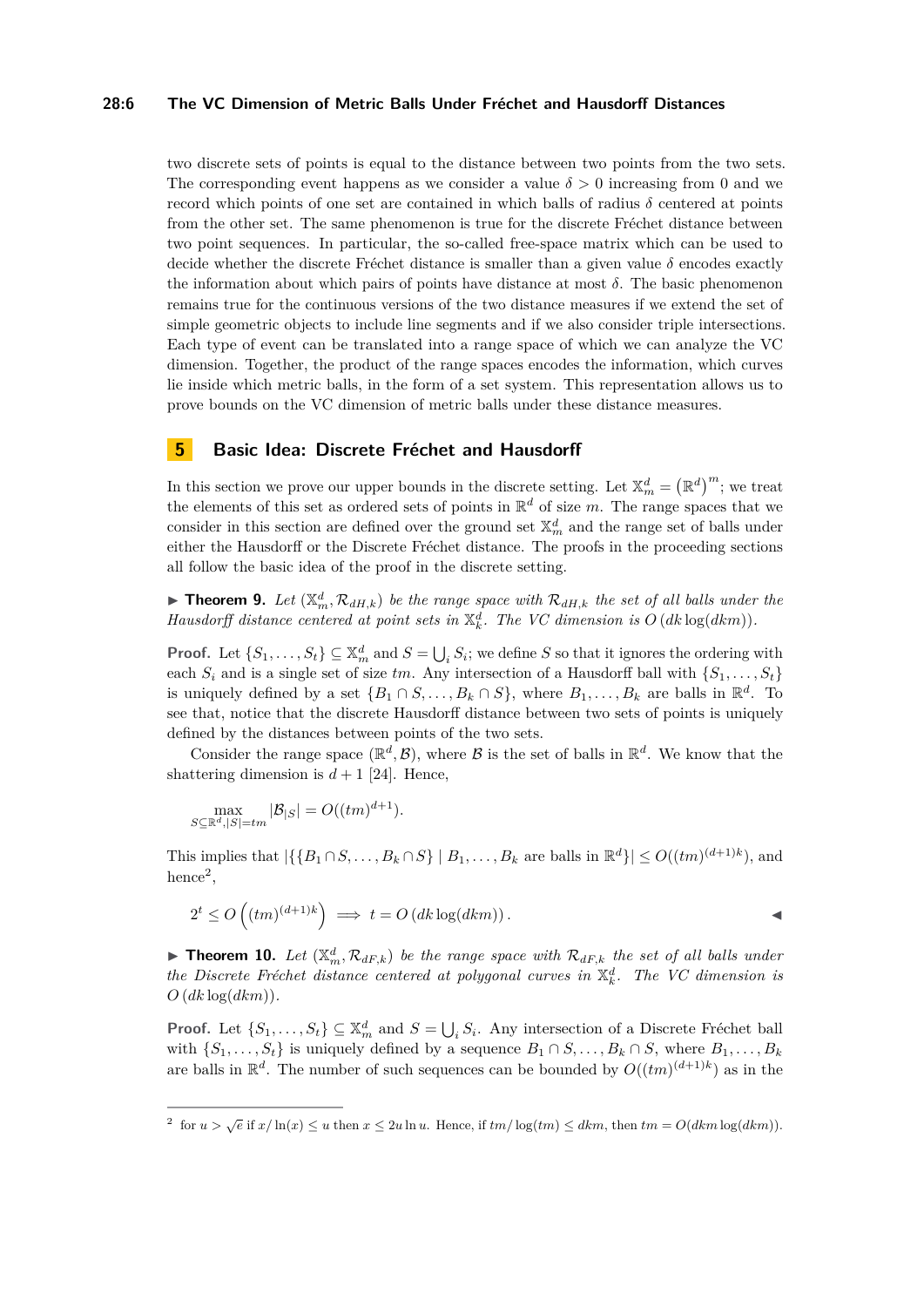proof of Theorem [9.](#page-5-0) Enforcing that a sequence contains a valid alignment path only reduces the number of possible distinct sets formed by *t* curves, and it can be determined using these intersections and the two orderings of  $B_1, \ldots, B_k$  and of vertices within some  $S_j \in \mathbb{X}_m^d$ .

# <span id="page-6-0"></span>**6 Preliminaries**

In this section, we provide a more advanced set of geometric primitives and other technical known results about VC-dimension. We also derive some simple corollaries. We also provide some basic results about the distances which will couple with the geometric primitives in our proofs for continuous distance measures.

We again consider a ground set  $\mathbb{X}_m^d = (\mathbb{R}^d)^m$  which we treat as a set of polygonal curves with points in  $\mathbb{R}^d$  of size *m*. Given such a curve  $s \in \mathbb{X}_m^d$ , let  $V(s)$  be its ordered set of vertices and *E*(*s*) its ordered set of edges.

# **6.1 A simple model of computation**

We consider a model of computation that will be useful for modeling primitive geometric sets, and in turn bounding the VC-dimension of an associated range space. These will be useful in that they allow the invocation of powerful and general tools to describe range spaces defined by distances between curves. We allow the following operations, which we call *simple operations*:

**■** the arithmetic operations  $+$ ,  $-$ ,  $\times$ , and  $/$  on real numbers,

- jumps conditioned on  $\geq, \leq, \leq, \leq, \equiv,$  and  $\neq$  comparisons of real numbers, and  $\equiv$
- output 0 or 1.  $\sim$

We say a function requires *t* simple operations if it can be computed with a circuit of depth *t* composed only of these simple operations. Notably, the lack of a square-root operator creates some challenges when dealing with geometric objects.

## **6.2 Geometric primitives**

For any  $p \in \mathbb{R}^d$  we denote by  $B_r(p)$  the ball of radius r, centered at p. For any two points  $s, t \in \mathbb{R}^d$ , we denote by  $\overline{st}$  the line segment from *s* to *t*. Whenever we store such a line segment, for technicalities within the lemma below, we store the coordinates of its endpoints *s* and *t*. For any two points  $s, t \in \mathbb{R}^d$ , we define the stadium centered at  $\overline{st}$ ,  $D_r(\overline{st}) = \{x \in \mathbb{R}^d \mid \exists p \in \overline{st} \ \|p - x\| \leq r\}.$  For any two points  $s, t \in \mathbb{R}^d$ , we define a cylinder  $C_r(\overline{st}) = \{x \in \mathbb{R}^d \mid \exists p \in \ell(\overline{st}) \ \|p - x\| \leq r\}$ , where  $\ell(\overline{st})$  denotes the line supporting the edge  $\overline{st}$ . Finally, for any two points  $s, t \in \mathbb{R}^d$ , we define the capped cylinder centered at  $\overline{st}$ .  $R_r(\overline{st}) = \{p + u \mid p \in \overline{st} \text{ and } u \in \mathbb{R}^d \text{ s.t. } \|u\| \leq r \text{ and } \langle t - s, u \rangle = 0\}.$ 

For each of these geometric sets, we can determine if a point  $x \in \mathbb{R}^d$  is in the set with a constant number of operations under a simple model of computation.

<span id="page-6-1"></span>**Lemma 11.** For a point  $x \in \mathbb{R}^d$ , and any set of the form  $B_r(p)$ ,  $D_r(\overline{st})$ ,  $C_r(\overline{st})$ , or  $R_r(\overline{st})$ , *we can determine if*  $x$  *is in that set (returns* 1, *otherwise* 0) using  $O(d)$  *simple operations.* 

**Proof.** For ball  $B_r(p)$  we can compute a distance  $||x - p||^2$  in  $O(d)$  time, and determine inclusion with a comparison to  $r^2$ . For cylinder  $C_r(\overline{st})$  we can compute the closest point to *x* on this line as

$$
\pi_{\overline{st}}(x) = t + \frac{(s-t)\langle (s-t), x \rangle}{\|s-t\|^2}.
$$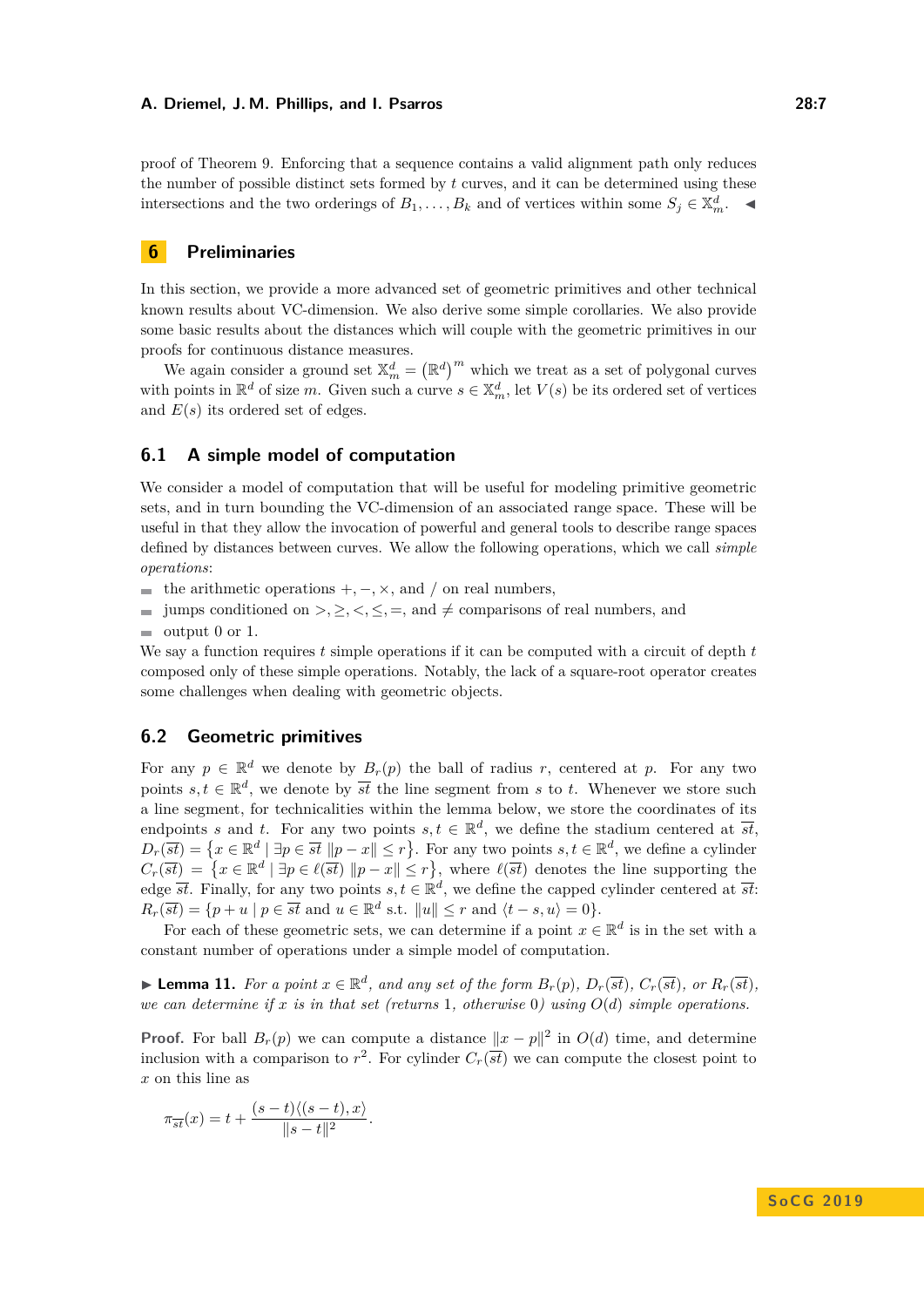## **28:8 The VC Dimension of Metric Balls Under Fréchet and Hausdorff Distances**



**Figure 1** Illustration of basic shapes in  $\mathbb{R}^2$ , from left to right: a ball  $B_r(p)$ , a stadium  $D_r(\overline{st})$ , a cylinder  $C_r(\overline{st})$ , and a capped cylinder  $R_r(\overline{st})$ .

Then we can determine inclusion by comparing  $\|\pi_{\overline{st}}(x) - x\|^2$  to  $r^2$ . For capped cylinder  $R_r(\overline{st})$  we also need to compare  $\|\pi_{\overline{st}}(x) - t\|^2$  and  $\|\pi_{\overline{st}}(x) - s\|^2$  to see if either of these terms is greater than  $||s - t||^2$ . For stadium  $D_r(\overline{st})$  we determine inclusion if any *x* is in any of  $R_r(\overline{st})$ ,  $B_r(s)$  or  $B_r(t)$ .

# **6.3 Bounding the VC-Dimension**

For range spaces defined on continuous curves, our proofs use a powerful theorem from Goldberg and Jerrum [\[22\]](#page-15-13) as improved and restated by Anthony and Bartlett [\[6\]](#page-14-0). It allows one to easily bound the VC-dimension of geometric range spaces under our simple model of computation.

<span id="page-7-0"></span>**Find 12** (Theorem 8.4 [\[6\]](#page-14-0)). Suppose *h* is a function from  $\mathbb{R}^d \times \mathbb{R}^n$  to  $\{0,1\}$  and let

$$
H = \{x \mapsto h(\alpha, x) : \ \alpha \in \mathbb{R}^d\}
$$

*be the class determined by h. Suppose that h can be computed by an algorithm that takes as input the pair*  $(\alpha, x) \in \mathbb{R}^d \times \mathbb{R}^n$  *and returns*  $h(\alpha, x)$  *after no more than t simple operations. Then, the VC dimension of H is*  $\leq 4d(t+2)$ *.* 

An example implication can be seen for geometric sets via Lemma [11.](#page-6-1) Note that this implies any VC dimension upper bound proved in this approach applies to both the range space and its dual range space because the function *h* is unchanged and the ranges can still be described by  $O(d)$  real coordinates.

 $\blacktriangleright$  **Corollary 13.** For range spaces defined on  $\mathbb{R}^d$  with geometric sets  $B_r(p)$ ,  $D_r(\overline{st})$ ,  $C_r(\overline{st})$ , *or*  $R_r(\overline{st})$  *as ranges, the VC dimension is*  $O(d^2)$ *. The same*  $O(d^2)$  *VC dimension bound holds for the corresponding dual range spaces, with ground sets as the geometric sets, and ranges defined by stabbing using points in* R *d .*

Note that these bounds are not always tight. Specifically, because the VC-dimension for ranges defined geometrically by balls  $B_r(p)$  is  $O(d)$  [\[24\]](#page-15-5). Moreover, the VC-dimension of range spaces defined by cylinders  $C_r(\overline{st})$  is known to be  $O(d)$  [\[4\]](#page-14-15). The ranges defined by capped cylinders  $R_r(\overline{st})$  are the intersection of a cylinder and two halfspaces, each with VC-dimension  $O(d)$  and hence by the composition theorem [\[9\]](#page-14-12), this full range spaces also has VC-dimension  $O(d)$ . Finally, the stadium  $D_r(\overline{st})$  is defined by the union of a capped cylinder  $R_r(\overline{st})$  and two balls  $B_r(s)$  and  $B_r(t)$ ; hence again by the composition theorem [\[9\]](#page-14-12), its VC-dimension is  $O(d)$ . However, it is not clear that these improved bounds hold for the dual range spaces, aside for the case of  $B_r$ . Moreover, when the ground set X of the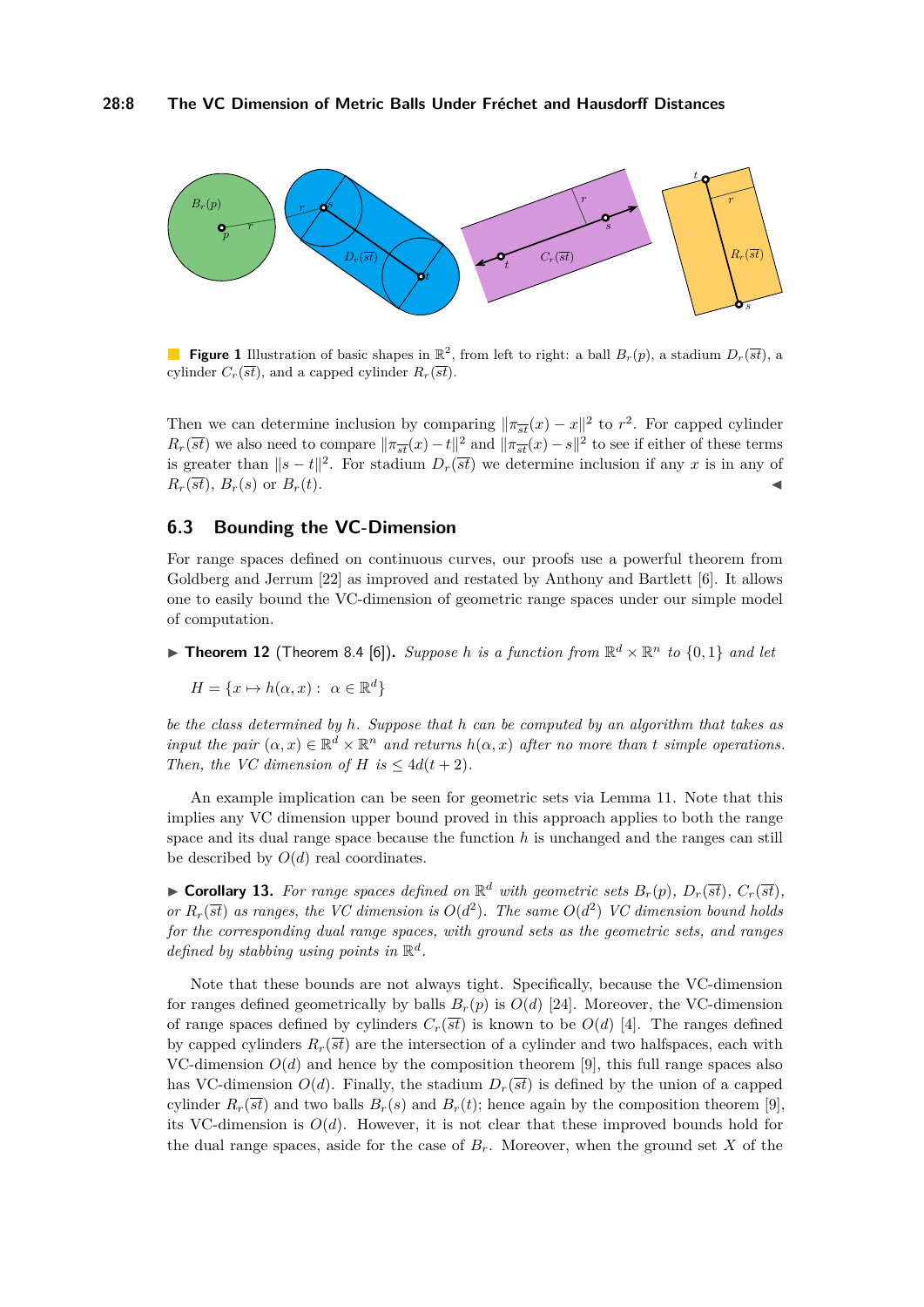range space  $(X, \mathcal{R})$  is not  $\mathbb{R}^d$ , then we need to be cautious in using the *k*-fold composition theorem [\[9\]](#page-14-12), which bounds the VC-dimension of complex range spaces derived as the logical intersection or union of simpler range spaces with bounded VC-dimension. In the case of a ground set  $X = \mathbb{R}^d$ , logical and geometric intersections are the same, but for other ground sets (like dual objects, or line segments  $\mathbb{X}_2^d$ ) this is not necessarily the case. For instance, a line segment  $e \in \mathbb{X}_2^d$  may intersect a ball  $B_r$  and also a halfspace *H* while not intersecting the intersection  $B_r \cap H$ .

# **6.4 Representation by predicates**

In order to prove bounds on the VC dimension of range spaces defined on continuous curves, we establish sets of geometric predicates which are sufficient to determine if two curves have distance at most *r* to each other. Analyzing the range spaces associated with these predicates (over all possible radii *r*) allows us to compose them further and to establish VC dimension bounds for the range space induced by the corresponding distance measure. For the Fréchet and Weak Fréchet distance, the predicates mirror those used in range searching data structures [\[2,](#page-13-0) [1\]](#page-13-1). And for the Hausdorff distance on continuous curves, the predicates are derived from the Voronoi diagram [\[5\]](#page-14-16). The technical challenges for each case are similar, but require different analyses.

# **7 The Fréchet distance**

We consider the range spaces  $(\mathbb{X}_m^d, \mathcal{R}_{F_k})$  and  $(\mathbb{X}_m^d, \mathcal{R}_{wF_k})$ , where  $\mathcal{R}_{F_k}$  (resp.  $\mathcal{R}_{wF_k}$ ) denotes the set of all balls, centered at curves in  $\mathbb{X}_k^d$ , under the Fréchet distance (resp. weak Fréchet) distance.

# **7.1 Fréchet distance predicates**

It is known that the Fréchet distance between two polygonal curves can be attained, either at a distance between their endpoints, at a distance between a vertex and a line supporting an edge, or at the common distance of two vertices with a line supporting an edge. The third type of event is sometimes called monotonicity event, since it happens when the Weak Fréchet distance is smaller than the Fréchet distance. In this sense, our representation of the ball of radius *r* under the Fréchet distance is based on the following predicates. Let  $s \in \mathbb{X}_m^d$ with vertices  $s_1, \ldots, s_m$  and  $q \in \mathbb{X}_k^d$  with vertices  $q_1, \ldots, q_k$ .

- *P*<sub>1</sub> *(Endpoints (start))* This predicate returns true if and only if  $||s_1 q_1|| \leq r$ .
- *P***<sub>2</sub>** *(Endpoints (end))* This predicate returns true if and only if  $||s_m q_k|| \leq r$ .
- *P*<sup>3</sup> *(Vertex-edge (horizontal))* Given an edge of *s*,  $\overline{s_j s_{j+1}}$ , and a vertex *q<sub>i</sub>* of *q*, this predicate returns true iff there exist a point  $p \in \overline{s_j s_{j+1}}$ , such that  $||p - q_i|| \leq r$ .
- $P_4$  *(Vertex-edge (vertical))* Given an edge of *q*,  $\overline{q_i q_{i+1}}$ , and a vertex  $s_j$  of *s*, this predicate returns true iff there exist a point  $p \in \overline{q_i q_{i+1}}$ , such that  $||p - s_i|| \leq r$ .
- *P*<sub>5</sub> *(Monotonicity (horizontal))* Given two vertices of *s*,  $s_j$  and  $s_t$  with  $j < t$  and an edge of *q*,  $\overline{q_i q_{i+1}}$ , this predicate returns true if there exist two points  $p_1$  and  $p_2$  on the *line* supporting the directed edge, such that  $p_1$  appears before  $p_2$  on this line, and such that  $||p_1 - s_j|| \leq r$  and  $||p_2 - s_j|| \leq r$ .
- $P_6$  *(Monotonicity (vertical))* Given two vertices of *q*,  $q_i$  and  $q_t$  with  $i < t$  and an directed edge of *s*,  $\overline{s_i s_{i+1}}$ , this predicate returns true if there exist two points  $p_1$  and  $p_2$  on the *line* supporting the directed edge, such that  $p_1$  appears before  $p_2$  on this line, and such that  $||p_1 - q_i|| \leq r$  and  $||p_2 - q_t|| \leq r$ .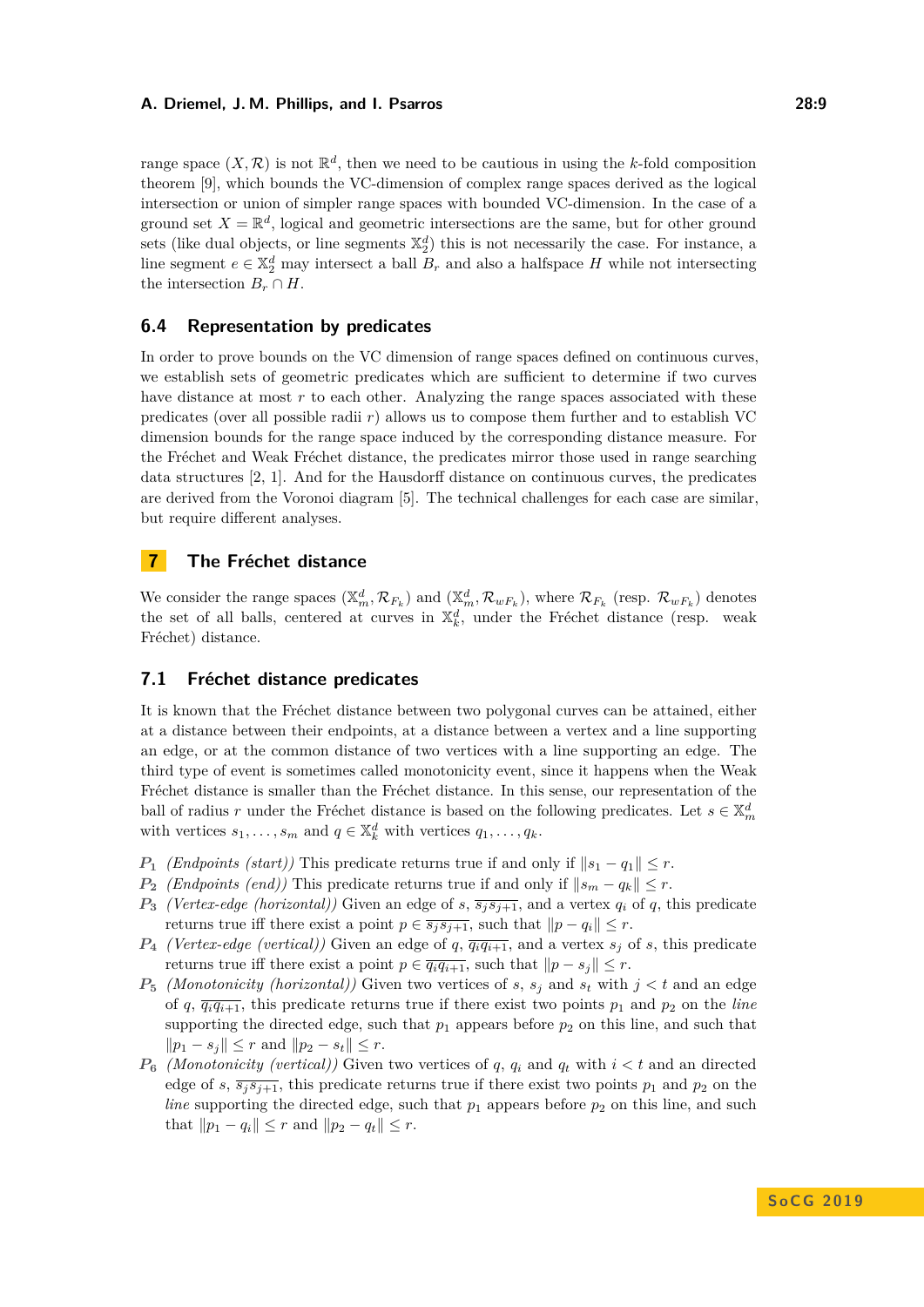<span id="page-9-2"></span>I **Lemma 14** (Lemma 9, [\[1\]](#page-13-1))**.** *Given the truth values of all predicates* (*P*1) − (*P*6) *of two curves s* and *q for a fixed value of r*, *one can determine if*  $d_F(s, q) \leq r$ *.* 

Predicates  $P_1 - P_4$  are sufficient for representing metric balls under the weak Fréchet distance. The proof can be found in the full version of the paper [\[17\]](#page-14-17).

**► Lemma 15.** *Given the truth values of all predicates*  $(P_1) - (P_4)$  *of two curves s and q for a* fixed value of *r,* one can determine if  $d_{wF}(s, q) \leq r$ .

## **7.2 Fréchet distance VC dimension bounds**

We first consider the range space  $(\mathbb{X}_m^d, \mathcal{R}_{wF,k})$ , where  $\mathcal{R}_{wF,k}$  is the set of all balls under the Weak Fréchet distance centered at curves in  $\mathbb{X}_k^d$ . The main task is to translate the predicates  $P_1 - P_4$  into simple range spaces, and then bound their associated VC dimensions. Consider any two polygonal curves  $s \in \mathbb{X}_m^d$  and  $q \in \mathbb{X}_k^d$ . In order to encode the intersection of polygonal curves with metric balls, we will make use of the following sets:

 $P_1^r(q, s) = B_r(q_1) \cap V(s),$ 

- $P_2^r(q, s) = B_r(q_k) \cap V(s),$
- $P_3^r(q, s) = \{D_r(\overline{s_i s_{i+1}}) \cap V(q) \mid \overline{s_i s_{i+1}} \in E(s)\},$
- $P_4^r(q, s) = \{D_r(\overline{q_i q_{i+1}}) \cap V(s) \mid \overline{q_i q_{i+1}} \in E(q)\}.$

The proof of the following theorem can be found in the full version of the paper [\[17\]](#page-14-17).

<span id="page-9-0"></span>**Find 16.** Let  $\mathcal{R}_{wF,k}$  be the set of balls under the Weak Fréchet metric centered at polygonal curves in  $\mathbb{X}_{k}^{d}$ . The VC dimension of  $(\mathbb{X}_{m}^{d}, \mathcal{R}_{wF,k})$  is  $O(d^{2}k \log(dkm))$ .

We now consider the range space  $(\mathbb{X}_m^d, \mathcal{R}_{F,k})$ , where  $\mathcal{R}_{F,k}$  denotes the set of all balls, centered at curves in  $\mathbb{X}_k^d$ , under the Fréchet distance. The approach is the same as with the Weak Fréchet distance, except we also need to bound VC dimension of range spaces associated with predicates  $P_5$  and  $P_6$  to encode monotonicity. While there exists geometric set constructions that are used in the context of range searching  $[2, 1]$  $[2, 1]$  $[2, 1]$  we can simply appeal to Theorem [12.](#page-7-0) We need to define a set to represent predicates  $P_5$  and  $P_6$ . The appropriate ground set is over two points  $q_j, q_t \in \mathbb{R}^d$ , which for notational simplicity we reuse  $\mathbb{X}_2^d$ . Then the ranges M are defined by sets  $M_r(\overline{st}) \in \mathcal{M}$ , defined with respect to radii  $r \geq 0$  and line segments  $\overline{st}$ . Specifically,  $M_r(\overline{st}) \subset \mathbb{X}_2^d$  so any  $\{q_1, q_2\} \in M_r(\overline{st})$  satisfies that

- $\|\textbf{p}_1 \textbf{q}_1\| \leq r \text{ and } \|p_2 \textbf{q}_2\| \leq r;$
- $p_1, p_2 \in \ell$  where  $\overline{st}$  supports  $\ell$ ; and

*p*<sub>1</sub> is less than  $p_2$  along the line as  $\langle p_1, t - s \rangle \leq \langle p_2, t - s \rangle$ .

The predicate  $P_5$  is satisfied if  $s_j, s_t \in M_r(\overline{q_iq_{i+1}})$  and predicate  $P_6$  is satisfied if  $q_i, q_t \in$  $M_r(\overline{s_i s_{i+1}})$ .

<span id="page-9-3"></span>**Example 17.** The VC dimension of the range space  $(\mathbb{X}_2^d, \mathcal{M})$ , and of the associated dual *range space, is*  $O(d^2)$ *.* 

**Proof.** We may assume that  $q_1$  is the origin, since we can subtract  $q_1$  from all vectors  $s, t, q_2$ using  $O(d)$  simple calculations, without changing the outcome. As with bounding the VC dimension of range spaces on  $\mathbb{R}^d$  induced by sets  $C_r(\overline{st})$ , we can derive the closest points on  $\ell$  as  $\pi_{\overline{st}}(q_1)$  and  $\pi_{\overline{st}}(q_2)$  using  $O(d)$  simple operations.

If  $\ell$  is not perpendicular to  $q_2 - q_1$ , then it intersects the bisector of  $q_1$  and  $q_2$  and we can compute this intersection point as follows:

<span id="page-9-1"></span>
$$
b_{\ell}(q_1, q_2) := s - \frac{\langle q_2, s - q_2/2 \rangle}{\langle t - s, q_2 \rangle} (t - s), \tag{1}
$$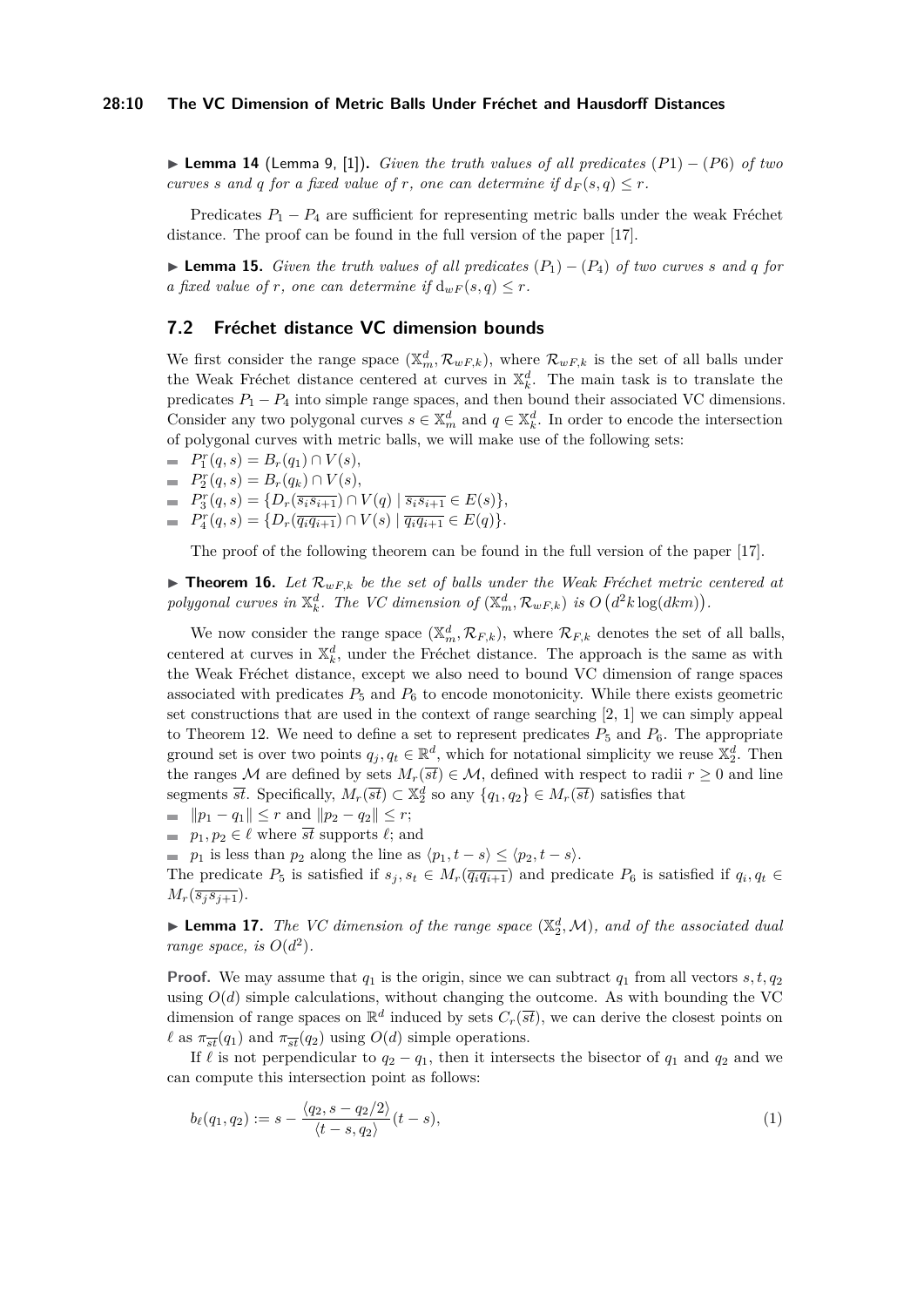<span id="page-10-0"></span>

**Figure 2** Illustration of predicate  $P_5$  with line  $\ell$  and the two disks centered at  $q_1$  and  $q_2$ . In these examples, the projection of  $q_2$  onto  $\ell$  appears before the projection of  $q_1$  onto  $\ell$  along the direction of  $\ell$  and the intersection of  $\ell$  with the bisector lies outside of the lens formed by the two disks. On the left, the predicate is satisfied by setting  $p_1 = p_2 = \pi_{\overline{st}}(q_1)$ . On the right, the predicate evaluates to false.

This takes  $O(d)$  simple operations. Now, predicate  $P_5$  can be computed as follows (Predicate  $P_6$  can be computed in the same way):

```
1: if (\|\pi_{\overline{st}}(q_1) - q_1\|^2 > r^2) or (\|\pi_{\overline{st}}(q_2) - q_2\|^2 > r^2) then
 2: return 0
3: else if \langle \pi_{\overline{st}}(q_1), t - s \rangle \leq \langle \pi_{\overline{st}}(q_2), t - s \rangle then
 4: return 1
 5: else if \|\pi_{\overline{st}}(q_1) - q_2\|^2 \leq r^2 then
 6: return 1
 7: else if \|\pi_{\overline{st}}(q_2) - q_1\|^2 \leq r^2 then
 8: return 1
 9: else if \langle q_2 - q_1, t - s \rangle \neq 0 then
10: compute b_{\ell}(q_1, q_2)(1)
11: if ||b_{\ell}(q_1, q_2) - q_1||^2 \leq r^2 and ||b_{\ell}(q_1, q_2) - q_2||^2 \leq r^2 then
12: return 1
13: end if
14: else return 0
15: end if
```
Lines 1-4 test if  $p_1 = \pi_{st}(q_1)$  and  $p_2 = \pi_{st}(q_2)$  satisfy the predicate. Lines 5-8 test if  $p_1 = p_2 = \pi_{\overline{st}}(q_2)$  or  $p_1 = p_2 = \pi_{\overline{st}}(q_1)$  satisfies the predicate. Then Line Line 9-12 tests if  $p_1 = p_2 = b_\ell(q_1, q_2)$  satisfies the predicate. Otherwise, we conclude that the predicate is not satisfied for any choice of  $p_1, p_2 \in \ell$ . To see why this is correct, assume the test in line 3 evaluates to false. In this case, the predicate is satisfied only if  $\ell$  intersects the lens formed by the intersection of the two balls centered at *q*1*, q*2. If the line intersects the bisector of  $q_1$  and  $q_2$  inside the lens, then we will find a satisfying assignment to  $p_1$  and  $p_2$ . If the line intersects the bisector outside of the lens, then by convexity the intersection of the line with either ball is completely contained in one of the two halfspaces bounded by the bisector. Therefore we would find a satisfying assignment to  $p_1$  and  $p_2$  among the closest points on the line to  $q_1$  or  $q_2$ , if there exists one. See Figure [2](#page-10-0) for an example of the last case.

We define sets to correspond with predicates  $P_5$  and  $P_6$ :

$$
= P_5^r(q,s) = \{ \{s_j, s_t\} \in V(s) \times V(s) \mid (s_j, s_t) \in M_r(\overline{q_i q_{i+1}}) \text{ and } \overline{q_i q_{i+1}} \in E(q) \}.
$$

 $P_6^r(q, s) = \{ \{q_i, q_t\} \in V(q) \times V(q) \mid (s_i, s_t) \in M_r(\overline{s_j s_{j+1}}) \text{ and } \overline{s_j s_{j+1}} \in E(s) \}.$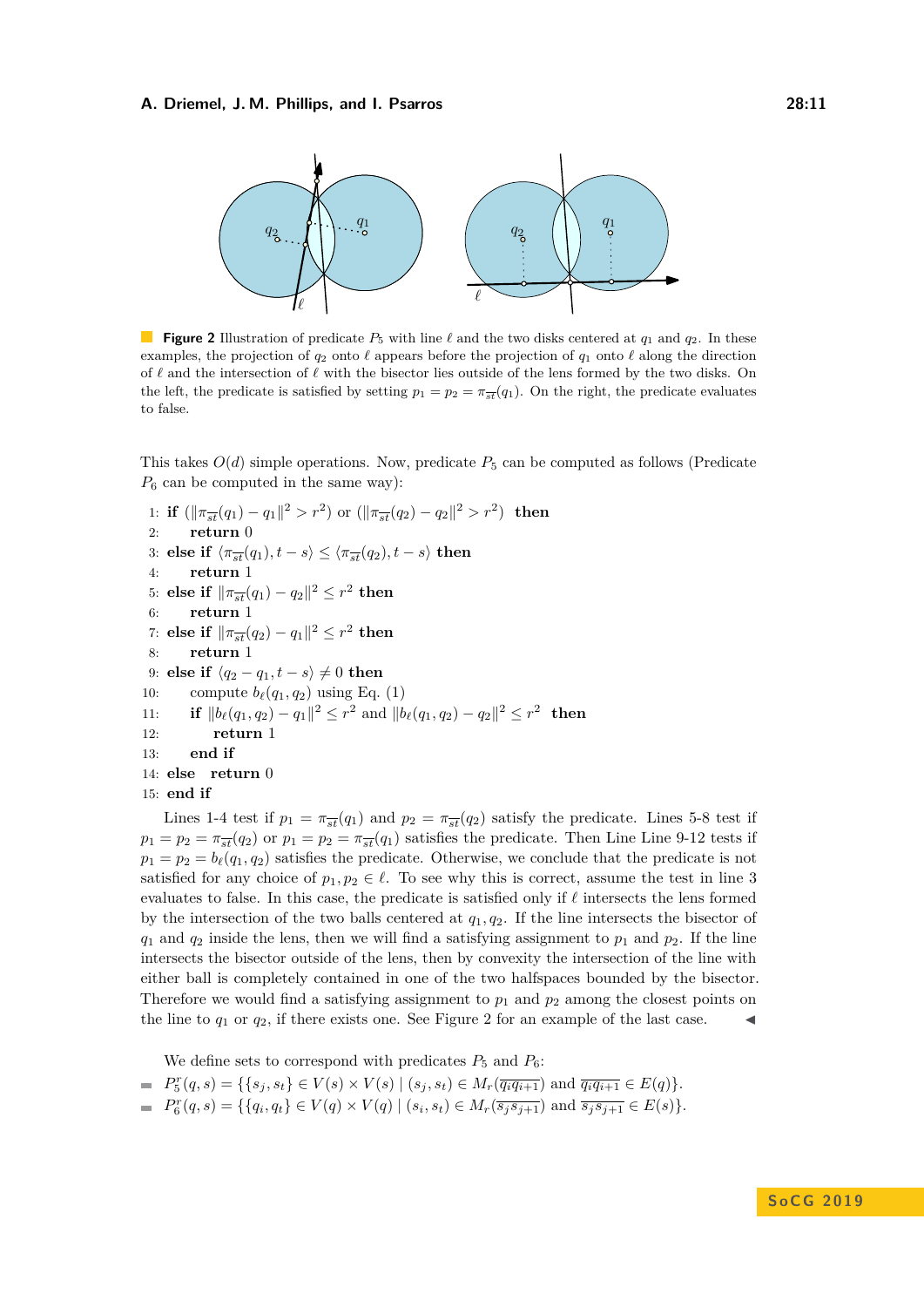## **28:12 The VC Dimension of Metric Balls Under Fréchet and Hausdorff Distances**

<span id="page-11-0"></span> $\triangleright$  **Theorem 18.** Let  $\mathcal{R}_{F,k}$  be the set of all balls, under the Fréchet distance, centered at polygonal curves in  $\mathbb{X}_{k}^{d}$ . The VC dimension of  $(\mathbb{X}_{m}^{d}, \mathcal{R}_{F,k})$  is  $O(d^{2}k^{2}\log(dkm))$ .

**Proof.** Due to Lemma [14,](#page-9-2) if  $S \subset \mathbb{X}_m^d$  is a set of *t* polygonal curves and  $q \in \mathbb{X}_k^d$ , the set  ${s \in S \mid d_F(s, q) \leq r}$  is uniquely defined by the sets

$$
\bigcup_{s\in S} P_1^r(q,s), \bigcup_{s\in S} P_2^r(q,s), \bigcup_{s\in S} P_3^r(q,s), \bigcup_{s\in S} P_4^r(q,s), \bigcup_{s\in S} P_5^r(q,s), \bigcup_{s\in S} P_6^r(q,s).
$$

As in the proof of Theorem [16,](#page-9-0) the number of all possible sets

$$
\left(\bigcup_{r\geq 0}\bigcup_{s\in S}P_1(q,s),\bigcup_{r\geq 0}\bigcup_{s\in S}P_2(q,s),\bigcup_{r\geq 0}\bigcup_{s\in S}P_3(q,s),\bigcup_{r\geq 0}\bigcup_{s\in S}P_4(q,s)\right)
$$

is bounded by  $(tm)^{O(d^2k)}$ .

By Lemma [17](#page-9-3) we are able to bound the number of all possible sets  $\bigcup_{r\geq 0} \bigcup_{s\in S} P_5^r(q,s)$ as  $(tm)^{O(d^2k^2)}$ . The  $k^2$  term arises because we consider  $\Theta(k^2)$  pairs  $s_j, s_t$  for predicate  $P_5$ . And because this bound is proven using Theorem [12,](#page-7-0) then it applies to the dual range space, and we also bound the number of possible sets in  $\bigcup_{r\geq 0}\bigcup_{s\in S}P_6^r(s,q)$  as also  $(tm)^{O(d^2k^2)}$ . So ultimately,

$$
2^t \le (tm)^{O(d^2k^2)} \implies t = O\left(d^2k^2\log(dkm)\right).
$$

# **8 Hausdorff distance**

We consider the range space  $(\mathbb{X}_m^d, \mathcal{R}_{H_k}^r)$ , where  $\mathcal{R}_{H_k}^r$  denotes the set of all balls, of radius *r* centered at curves in  $\mathbb{X}_k^d$ , under the symmetric Hausdorff distance.<sup>[3](#page-11-2)</sup> We also consider the same problems under both directed versions of the Hausdorff distance, and their induced range spaces  $(\mathbb{X}_m^d, \mathcal{R}_{\overrightarrow{H}_k}^r)$  and  $(\mathbb{X}_m^d, \mathcal{R}_{\overleftarrow{H}_k}^r)$ . While some intermediate arguments hold in  $\mathbb{R}^d$ , we are only able to provide VC dimension bounds in  $\mathbb{R}^2$ . Proofs can be found in the full version of the paper [\[17\]](#page-14-17).

► Theorem 19. Let  $\overrightarrow{\mathcal{R}}_{H,k}$  be the set of all balls, under the directed Hausdorff distance from *polygonal curves in*  $\mathbb{X}_k^2$ *. The VC dimension of*  $(\mathbb{X}_m^2, \overrightarrow{\mathcal{R}}_{H,k})$  *is*  $O(k^2 \log(km))$ *.* 

► Theorem 20. Let  $\overleftarrow{\mathcal{R}}_{H,k}$  *be the set of all balls, under the directed Hausdorff distance* to *polygonal curves in*  $\mathbb{X}_k^2$ *. The VC dimension of*  $(\mathbb{X}_m^2, \overleftarrow{R}_{H,k})$  *is*  $O(k \log(km))$ *.* 

<span id="page-11-1"></span> $\blacktriangleright$  **Theorem 21.** Let  $\mathcal{R}_{H,k}$  be the set of all balls, under the symmetric Hausdorff distance in  $\mathbb{X}_{k}^{2}$ *. The VC dimension of*  $(\mathbb{X}_{m}^{2}, \mathcal{R}_{H,k})$  *is*  $O(k^{2} \log(km))$ *.* 

## **9 Lower bounds**

Our lower bounds are constructed in the simplified setting that either  $k = 1$  or  $m = 1$ , i.e., either the ground set or the curves defining the metric ball consist of one vertex only. In this case, all of our considered distance measures (except for one direction of the directed

<span id="page-11-2"></span><sup>&</sup>lt;sup>3</sup> The proofs in this section are written for polygonal curves in  $\mathbb{X}_m^d$  (resp.  $\mathbb{X}_m^2$ ), but they readily extend to (not-necessarily connected) sets of line segments in  $\mathbb{R}^d$  (resp.  $\mathbb{R}^2$ ) of cardinality  $m' = \frac{m-1}{2}$ .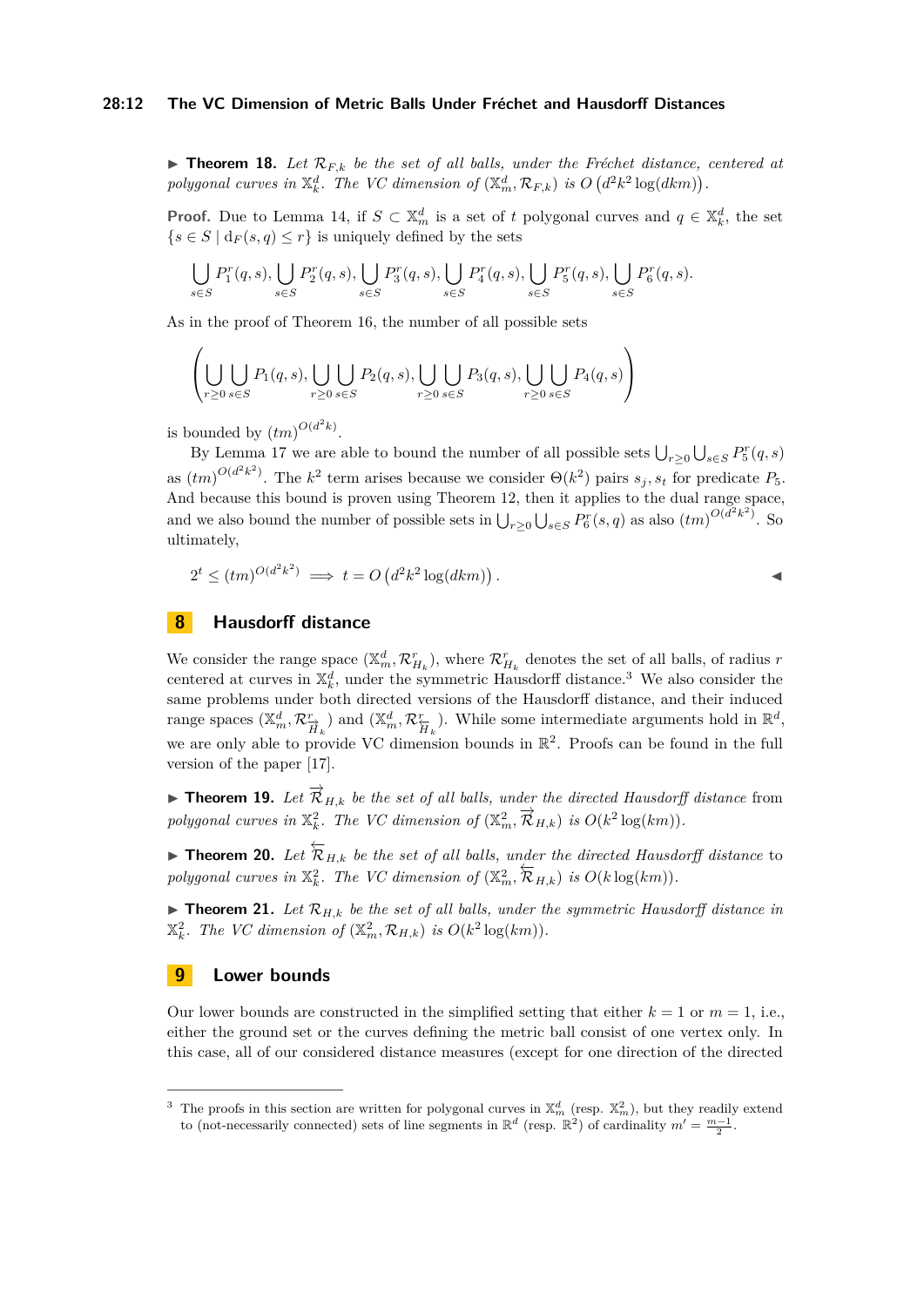<span id="page-12-3"></span>

**Figure 3** A curve *q* with metric ball of radius *R* − *ε* containing a subset of *P*. The shaded area is the set of points that are contained inside the metric ball.

Hausdorff distance) are equal. The basic idea behind our lower bound construction is that, for  $m = 1$ , the ranges behave like convex polygons with  $k$  facets. In particular, the set of points contained inside the range centered at a curve *q*, is equal to the intersection of a set of equal-size Euclidean balls centered at the vertices of *q*. Figure [3](#page-12-3) shows a sketch of the construction. For  $k = 1$  and  $m \ge 1$ , we use [\[24,](#page-15-5) Lemma 5.18], which bounds the VC dimension of the dual range space as a function of the VC dimension of the primal space. Proofs of the lower bounds can be found in the full version of the paper [\[17\]](#page-14-17).

<span id="page-12-2"></span> $\blacktriangleright$  **Theorem 22.** The VC-dimension of the range spaces  $(\mathbb{X}_m^2, \mathcal{R}_{dF,k})$ ,  $(\mathbb{X}_m^2, \mathcal{R}_{dH,k})$ ,  $(\mathbb{X}_m^2, \mathbb{X}_m)$  $\mathcal{R}_{F,k}$ ,  $(\mathbb{X}_m^2, \mathcal{R}_{wF,k})$ , and  $(\mathbb{X}_m^2, \mathcal{R}_{H,k})$ *is*  $\Omega(\max(k, \log m))$ .

<span id="page-12-1"></span>▶ **Theorem 23.** *For*  $d \geq 4$ *, the VC-dimension of the range spaces*  $(\mathbb{X}_m^d, \mathcal{R}_{dF,k})$ *,*  $(\mathbb{X}_m^d, \mathcal{R}_{dH,k})$ *,*  $(\mathbb{X}_m^d, \mathcal{R}_{wF,k})$ ,  $(\mathbb{X}_m^d, \mathcal{R}_{F,k})$ , and  $(\mathbb{X}_m^d, \mathcal{R}_{H,k})$  *is*  $\Omega(\max(dk \log k, \log dm))$ .

# <span id="page-12-0"></span>**10 Implications**

In this section we demonstrate that bounds on the VC-dimension for the range space defined by metric balls on curves immediately implies various results about prediction and statistical generalization over the space of curves. In the following consider a range space  $(X,\mathcal{R})$  with a ground set of *X* of curves of size  $n = |X|$ , where  $\mathcal R$  are the ranges corresponding to metric balls for some distance measure we consider, and the VC-dimension is bounded by *ν*. This section discusses accuracy bounds that depend directly on the size  $|X| = n$  and the VC-dimension  $\nu$ . They will assume that X is a random sample of some much larger set  $X_{\text{big}}$  or an unknown continuous generating distribution  $\mu$ . Under the randomness in this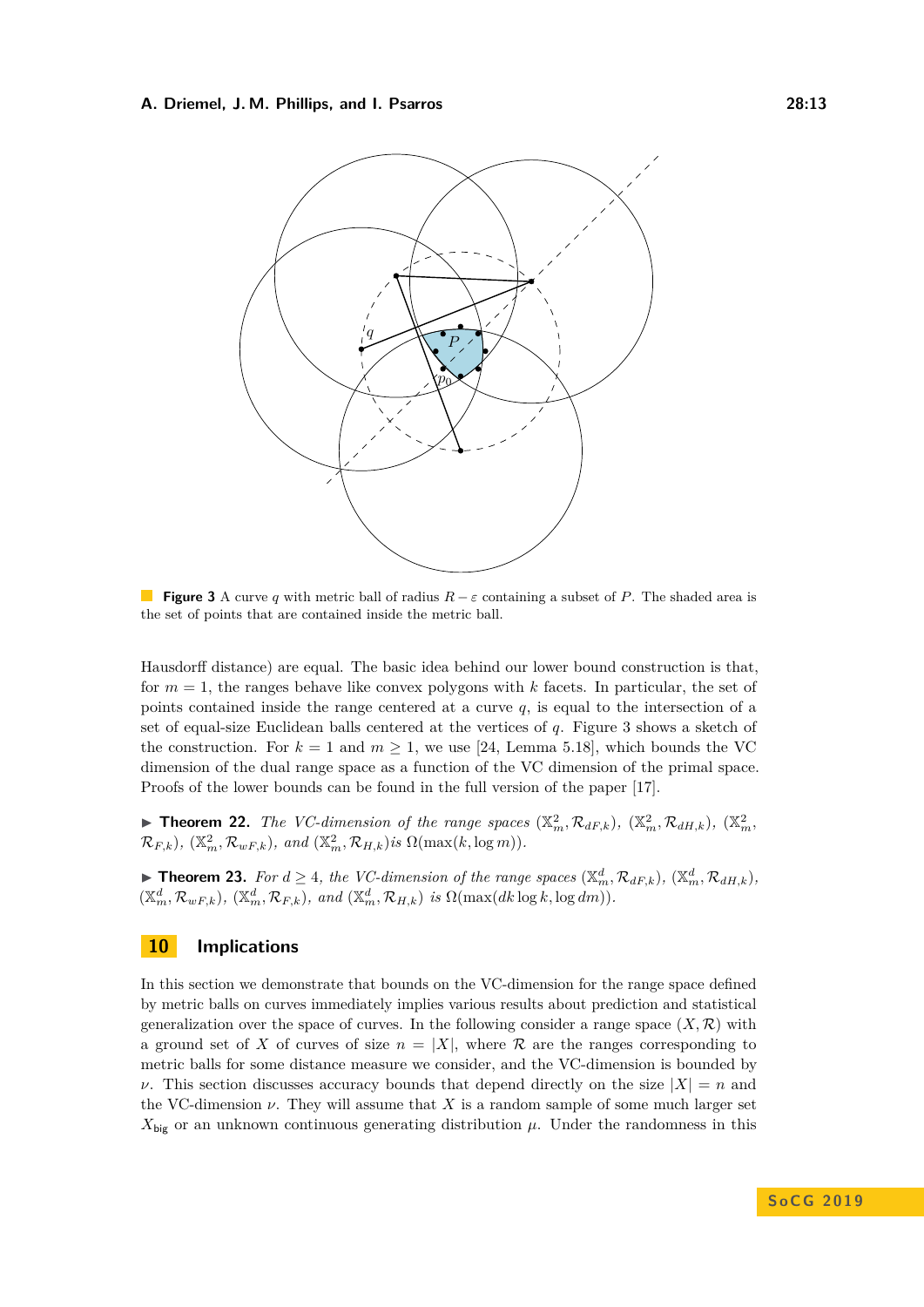## **28:14 The VC Dimension of Metric Balls Under Fréchet and Hausdorff Distances**

assumed sampling procedure, there is a probability of failure  $\delta$  that often shows up in these bounds, but is minor since it shows up as  $log(1/\delta)$ . These bounds take two closely-linked forms. First, given a limited set X from an unknown  $\mu$ , then how accurate is a query or a prediction made using only *X*. Second, given the ability to draw samples (at a cost) from an unknown distribution  $\mu$ , how many are required so the prediction on the samples set X has bounded prediction error. The theme of the following results, as implied by our above VC-dimension results, is that if these families of curves are only inspected with or queried with curves with a small number of segments (*k* is small), then the VC-dimension of the associated range space  $\nu = O(k \log km)$  or  $O(k^2 \log km)$  is small, and that such analyses generalize well. We show this in several concrete examples. More examples are detailed in the full version of the paper [\[17\]](#page-14-17).

**Approximate range counting on curves.** Given a large set of curves *X* (of potentially very large complexity  $m$ ), and a query curve  $q$  (with smaller complexity  $k$ ) we would like to approximate the number of curves nearby  $q$ . For instance, we restrict  $X$  to historical queries at a certain time of day, and query with the planned route  $q$ , and would like to know the chance of finding a carpool. VC-dimension  $\nu$  of the metric balls shows up directly in two analyses. First, if we assume  $X \sim \mu$  where  $\mu$  is a much larger unknown distribution (but the real one), then we can estimate the accuracy of the fraction of all curves in this range within additive error  $O(\sqrt{(1/|X|)(\nu + \log(1/\delta))})$ . On the other hand, if *X* is too large to conveniently query, we can sample a subset  $S \subset X$  of size  $O((1/\varepsilon^2)(\nu + \log(1/\delta)))$  and know that the estimate for the fraction of curves from *S* in that range is within additive *ε* error of the fraction from *X*. Such sampling techniques have a long history in traditional databases [\[29\]](#page-15-14), and have more recently become important when providing online estimates during a long query processing time as incrementally increasing size subsets are considered [\[3\]](#page-14-18). Ours provides the first formal analysis of these results for queries over curves.

**Density estimation of curves.** A related task in generalization to new curves is density estimation. Consider a large set of curves *X* which represent a larger unknown distribution  $\mu$  that models a distribution of curves; we want to understand how unusual a new curve  $q$ would be given we have not yet seen exactly the same curve before. One option is to use the distance to the (*k*th) nearest neighbor curve in *X*, or a bit more robust option is to choose a radius  $r$ , and count how many curves are within that radius (e.g., the approximate range counting results above). Alternatively, for  $X \subset M$ , consider now a kernel density estimate  $KDE_X : \mathbb{M} \to \mathbb{R}$  defined by  $KDE_X(p) = \frac{1}{n} \sum_{p \in P} K(x, p)$  with kernel  $K(x, p) = \exp(-\mathrm{d}(x, p)^2)$ (where d is some distance of choice among curves, e.g.,  $d_F$ ). The kernel is defined such that each superlevel set  $K_x^{\tau} = \{p \in \mathbb{M} \mid K(x, p) \geq \tau\}$  corresponds with some range  $R \in \mathcal{R}$  so that  $R \cap X = K_x^{\tau} \cap X$ . Then a random sample  $S \subset X$  of size  $O((1/\varepsilon^2)(\nu + \log \frac{1}{\delta}))$  satisfies that  $\|$  KDE<sub>X</sub> − KDE<sub>s</sub>  $\|_{\infty} \leq \varepsilon$  [\[26\]](#page-15-9). Thus, again the VC-dimension  $\nu$  of the metric balls directly influences this estimates accuracy, and for query curves with small complexity *k*, the bound is quite reasonable.

#### **References**

<span id="page-13-1"></span>**<sup>1</sup>** Peyman Afshani and Anne Driemel. On the complexity of range searching among curves. *CoRR*, arXiv:1707.04789v1, 2017. [arXiv:1707.04789](http://arxiv.org/abs/1707.04789).

<span id="page-13-0"></span>**<sup>2</sup>** Peyman Afshani and Anne Driemel. On the complexity of range searching among curves. In *Proceedings of the 28th Annual ACM-SIAM Symposium on Discrete Algorithms, SODA*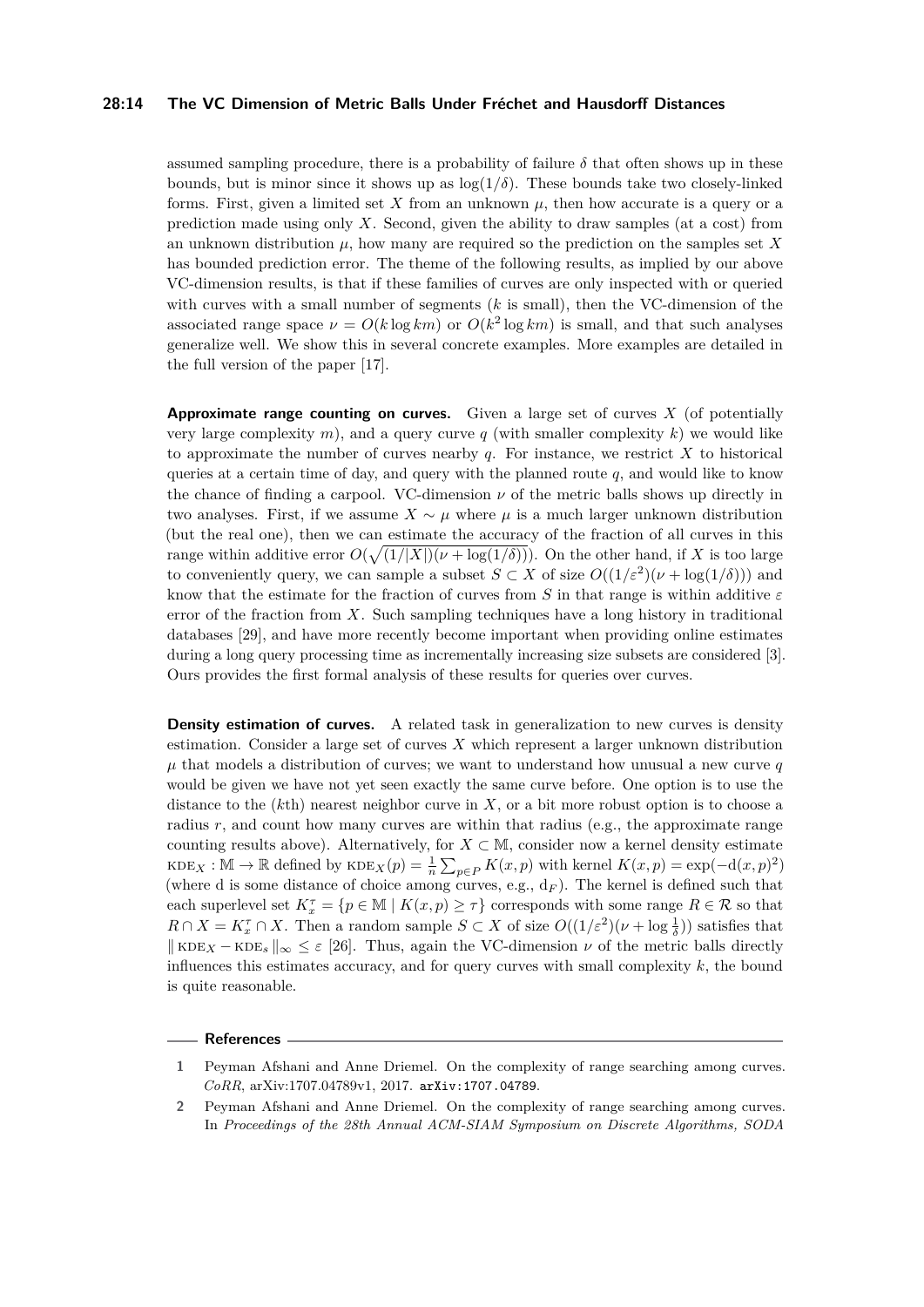*2018, New Orleans, LA, USA, January 7-10, 2018*, pages 898–917, 2018. [doi:10.1137/1.](http://dx.doi.org/10.1137/1.9781611975031.58) [9781611975031.58](http://dx.doi.org/10.1137/1.9781611975031.58).

- <span id="page-14-18"></span>**3** S. Agarwal, B. Mozafari, A. Panda, H. Milner, S. Madden, and I. Stoica. BlinkDB: queries with bounded errors and bounded response times on very large data. In *EuroSys*, 1993.
- <span id="page-14-15"></span>**4** Yohji Akama, Kei Irie, Akitoshi Kawamura, and Yasutaka Uwano. VC Dimension of Principal Component Analysis. *Discrete & Computational Geometry*, 44:589–598, 2010.
- <span id="page-14-16"></span>**5** Helmut Alt, Bernd Behrends, and Johannes Blömer. Approximate matching of polygonal shapes. *Annals of Mathematics and Artificial Intelligence*, 13(3):251–265, September 1995. [doi:10.1007/BF01530830](http://dx.doi.org/10.1007/BF01530830).
- <span id="page-14-0"></span>**6** Martin Anthony and Peter L. Bartlett. *Neural Network Learning: Theoretical Foundations*. Cambridge University Press, 1999.
- <span id="page-14-10"></span>**7** Maria Astefanoaei, Paul Cesaretti, Panagiota Katsikouli, Mayank Goswami, and Rik Sarkar. Multi-resolution sketches and locality sensitive hashing for fast trajectory processing. In *International Conference on Advances in Geographic Information Systems (SIGSPATIAL 2018)*, volume 10, 2018.
- <span id="page-14-6"></span>**8** Julian Baldus and Karl Bringmann. A Fast Implementation of Near Neighbors Queries for FréChet Distance (GIS Cup). In *Proceedings of the 25th ACM SIGSPATIAL International Conference on Advances in Geographic Information Systems*, SIGSPATIAL'17, pages 99:1–99:4, 2017.
- <span id="page-14-12"></span>**9** Anselm Blumer, A. Ehrenfeucht, David Haussler, and Manfred K. Warmuth. Learnability and the Vapnik-Chervonenkis Dimension. *Journal of the ACM*, 36:929–965, 1989.
- <span id="page-14-2"></span>**10** Hervé Brönnimann and Michael T. Goodrich. Almost Optimal Set Covers in Finite VC-Dimension. *Discrete & Computational Geometry*, 1995.
- <span id="page-14-8"></span>**11** Kevin Buchin, Yago Diez, Tom van Diggelen, and Wouter Meulemans. Efficient trajectory queries under the Fréchet distance (GIS Cup). In *Proc. 25th Int. Conference on Advances in Geographic Information Systems (SIGSPATIAL)*, pages 101:1–101:4, 2017.
- <span id="page-14-1"></span>**12** Bernard Chazelle and Emo Welzl. Quasi-Optimal Range Searching in Spaces of Finite VC-Dimension. *Discrete and Computational Geometry*, 4:467–489, 1989.
- <span id="page-14-13"></span>**13** Monika Csikos, Andrey Kupavskii, and Nabil H. Mustafa. Optimal Bounds on the VCdimension. *arXiv:1807.07924*, 2018. [arXiv:1807.07924](http://arxiv.org/abs/1807.07924).
- <span id="page-14-4"></span>**14** Mark De Berg, Atlas F Cook, and Joachim Gudmundsson. Fast Fréchet queries. *Computational Geometry*, 46(6):747–755, 2013.
- <span id="page-14-5"></span>**15** Mark de Berg and Ali D. Mehrabi. Straight-Path Queries in Trajectory Data. In *WALCOM: Algorithms and Computation - 9th Int. Workshop, WALCOM 2015, Dhaka, Bangladesh, February 26-28, 2015. Proceedings*, pages 101–112, 2015. [doi:10.1007/978-3-319-15612-5\\_](http://dx.doi.org/10.1007/978-3-319-15612-5_10) [10](http://dx.doi.org/10.1007/978-3-319-15612-5_10).
- <span id="page-14-14"></span>**16** Anne Driemel, Amer Krivošija, and Christian Sohler. Clustering time series under the Fréchet distance. In *Proceedings of the 27th Annual ACM-SIAM Symposium on Discrete Algorithms, SODA*, pages 766–785, 2016. [doi:10.1137/1.9781611974331.ch55](http://dx.doi.org/10.1137/1.9781611974331.ch55).
- <span id="page-14-17"></span>**17** Anne Driemel, Jeff M. Phillips, and Ioannis Psarros. The VC dimension of metric balls under Fréchet and Hausdorff distances. *CoRR*, arXiv:1903.03211, 2019. [arXiv:1903.03211](http://arxiv.org/abs/1903.03211).
- <span id="page-14-9"></span>**18** Anne Driemel and Francesco Silvestri. Locally-sensitive hashing of curves. In *33st International Symposium on Computational Geometry, SoCG 2017*, pages 37:1–37:16, 2017.
- <span id="page-14-7"></span>**19** Fabian Dütsch and Jan Vahrenhold. A Filter-and-Refinement- Algorithm for Range Queries Based on the Fréchet Distance (GIS Cup). In *Proc. 25th Int. Conference on Advances in Geographic Information Systems (SIGSPATIAL)*, pages 100:1–100:4, 2017.
- <span id="page-14-11"></span>**20** Ioannis Z. Emiris and Ioannis Psarros. Products of Euclidean Metrics and Applications to Proximity Questions among Curves. In *Proc. 34th Int. Symposium on Computational Geometry (SoCG)*, volume 99 of *LIPIcs*, pages 37:1–37:13, 2018.
- <span id="page-14-3"></span>**21** Alexander Gilbers and Rolf Klein. A new upper bound for the VC-dimension of visibility regions. *Computational Geometry: Theory and Applications*, 74:61–74, 2014.